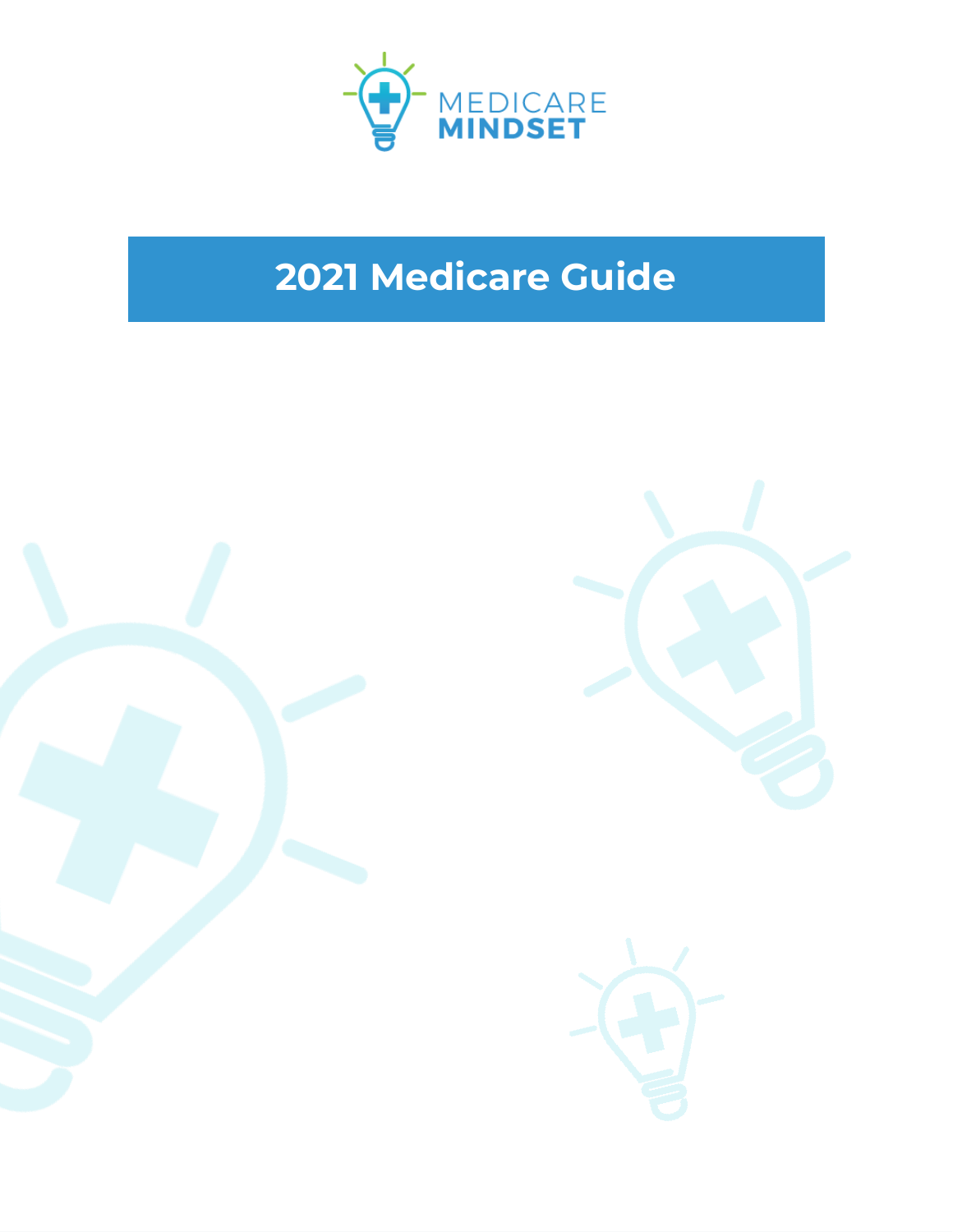## **Table of Contents**

(click links to go directly to a topic)

#### **SECTION 1: BASICS**

- What is [Medicare?](#page-2-0)
- [Medicare](#page-3-0) Eligibility (Who is eligible?)
- Medicare Parts (A, B, C, D, [Medigap\)](#page-4-0)
- Medicare [Enrollment](#page-6-0) Periods
	- [Enrollment](#page-6-0) in Parts A & B Only
	- [Enrollment](#page-8-0) in Medigap, Part D, Part C (Medicare Advantage)

#### **SECTION 2: MEDICARE COSTS & PREMIUMS**

- Costs for Part A & Part B [Services](#page-9-0)
- [Premiums](#page-10-0) for Part A & Part B
	- Part [A Premium](#page-10-0)
	- o Part B [Premium](#page-10-1) (high income premium appeal, and how you file taxes)

**\_\_\_\_\_\_\_\_\_\_\_\_\_\_\_\_\_\_\_\_\_\_\_\_\_\_\_\_\_\_\_\_\_\_\_\_\_\_\_\_\_\_\_\_\_\_\_\_\_\_\_\_\_\_\_\_\_\_\_\_\_\_\_\_\_\_\_\_\_\_\_\_\_\_\_\_\_\_\_\_\_\_\_\_\_\_\_\_\_** 

○ Part B Premium Table (including high income [premiums](#page-11-0) for B & D)

**\_\_\_\_\_\_\_\_\_\_\_\_\_\_\_\_\_\_\_\_\_\_\_\_\_\_\_\_\_\_\_\_\_\_\_\_\_\_\_\_\_\_\_\_\_\_\_\_\_\_\_\_\_\_\_\_\_\_\_\_\_\_\_\_\_\_\_\_\_\_\_\_\_\_\_\_\_\_\_\_\_\_\_\_\_\_\_\_\_** 

**\_\_\_\_\_\_\_\_\_\_\_\_\_\_\_\_\_\_\_\_\_\_\_\_\_\_\_\_\_\_\_\_\_\_\_\_\_\_\_\_\_\_\_\_\_\_\_\_\_\_\_\_\_\_\_\_\_\_\_\_\_\_\_\_\_\_\_\_\_\_\_\_\_\_\_\_\_\_\_\_\_\_\_\_\_\_\_\_\_** 

**\_\_\_\_\_\_\_\_\_\_\_\_\_\_\_\_\_\_\_\_\_\_\_\_\_\_\_\_\_\_\_\_\_\_\_\_\_\_\_\_\_\_\_\_\_\_\_\_\_\_\_\_\_\_\_\_\_\_\_\_\_\_\_\_\_\_\_\_\_\_\_\_\_\_\_\_\_\_\_\_\_\_\_\_\_\_\_\_\_** 

#### **SECTION 3: MEDICARE ENROLLMENT**

- Should You Enroll in [Medicare?](#page-12-0)
	- If You're Covered in an [Employer Health](#page-12-0) Insurance Plan
	- If You're Covered in a [Marketplace](#page-16-0) (Affordable Care Act) Plan
	- If Your Coverage Ends at Age 65 (or you don't have [insurance\)](#page-16-1)
	- If You Have Access to a Retiree [Medicare](#page-16-2) Plan
- **How To Enroll in [Medicare](#page-17-0)** 
	- When [Turning](#page-17-0) 65
	- After [Turning](#page-18-0) 65
	- If You Don't Have Enough Quarters Paid Into [Medicare](#page-19-0)

#### **SECTION 4: ORIGINAL MEDICARE VS. MEDICARE ADVANTAGE (PART C)**

- Original [Medicare](#page-20-0) (A & B)
	- + Medigap (Medicare [Supplement\)](#page-21-0) Plan
	- + Part D [Prescription](#page-23-0) Drug Plan
- Medicare [Advantage](#page-25-0) (Part C)
- Similarities & [Differences](#page-28-0)

#### **SECTION 5: HOW TO'S & TIPS**

● Video [Series](#page-30-0) & Blog Posts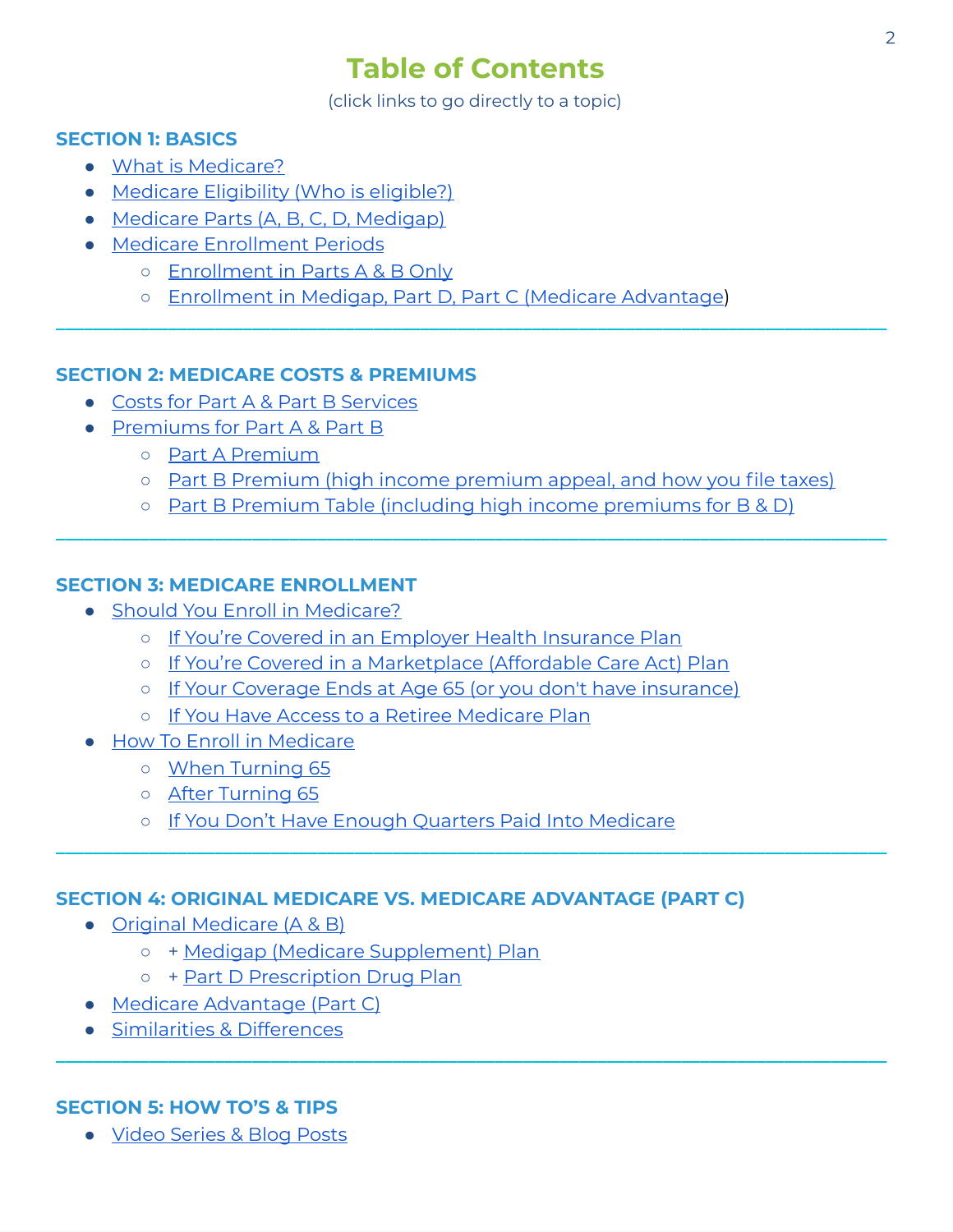## <span id="page-2-0"></span>**SECTION 1: BASICS What is Medicare?**

[Medicare](http://www.medicare.gov/) is a federal health insurance program in the United States, initially approved in 1965. It's administered by the Centers for [Medicare](http://www.cms.com/) and Medicaid Services (CMS).

Medicare is available primarily for those turning age 65 who have met certain work and citizenship requirements, but is also available for those with disabilities (as determined by the Social Security Administration), End-Stage Renal Disease (ESRD), and ALS (Lou Gehrig's disease).

#### **Medicare has two primary parts:**

- Part [A \(hospital\)](https://www.medicare.gov/what-medicare-covers/what-part-a-covers)
- Part B [\(medical/outpatient\)](https://www.medicare.gov/what-medicare-covers/what-part-b-covers)

These combined are what's commonly called **Original Medicare or Traditional Medicare**.



Other "parts/components" of Medicare are available to purchase at certain times, but are provided exclusively through insurance carriers. These include:

- Medigap (Medicare [Supplement\)](#page-21-0) Plans
- Part D [Prescription](#page-23-0) Drug Plans
- Part C (Medicare [Advantage](#page-25-0) Plans)

**[Section](#page-20-0) 4: Original Medicare vs Medicare Advantage (Part C) goes into detail on these additional insurance options.**



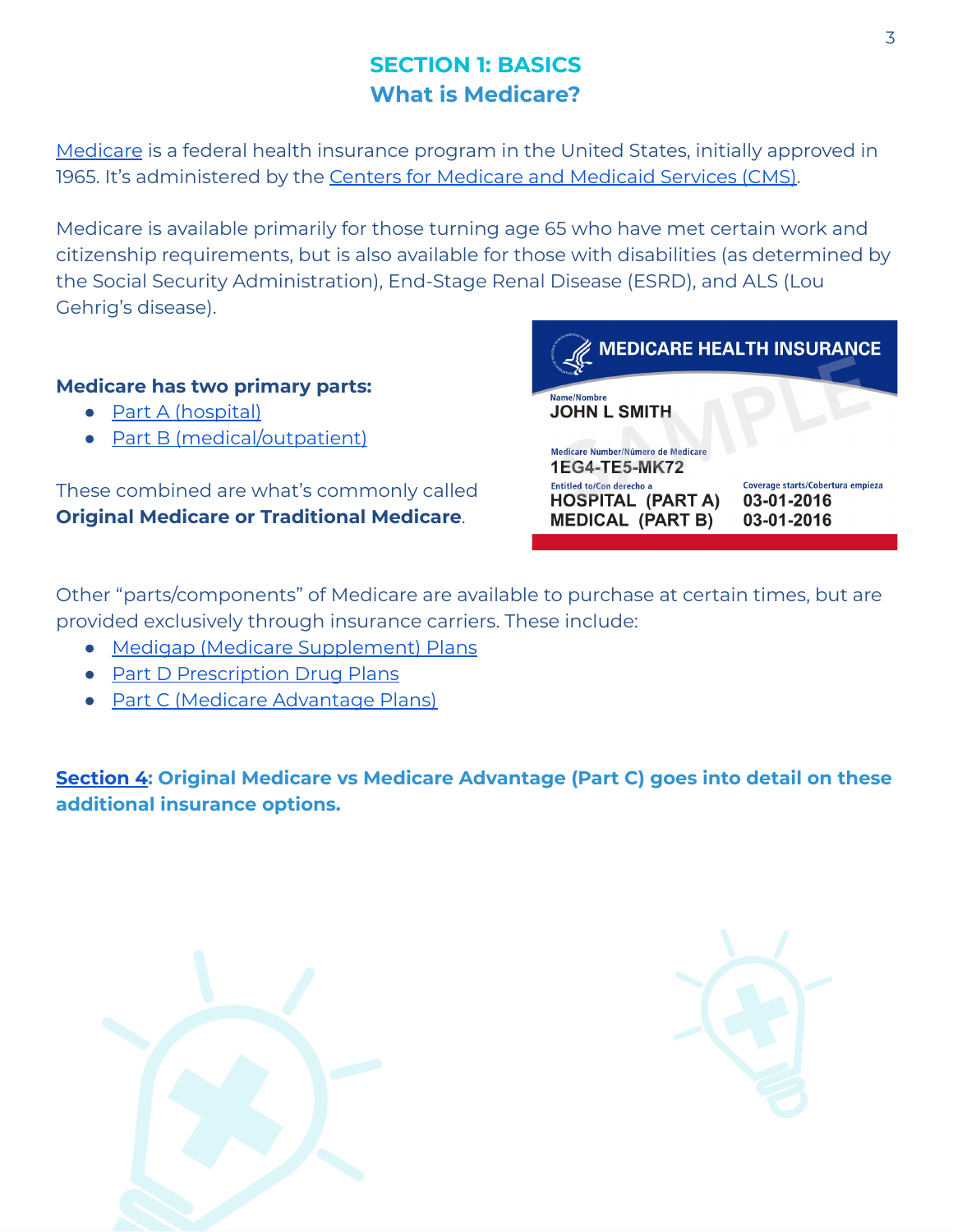## <span id="page-3-0"></span>**SECTION 1: BASICS Medicare Eligibility (Who Is Eligible?)**

**VIDEO: [Medicare](https://youtu.be/CN2_2q2qXbU) Eligibility**

## **Age (Turning 65)**

You're eligible based on age and can enroll, as long as these are true…

- You're turning 65 in the next four months...AND
- You're a US citizen (or permanent legal resident who has lived in the US for at least 5 years)...AND
- You've contributed to the Medicare system for 40+ quarters (about 10 years of work)
	- If you don't have enough work history, you may be able to enroll under your spouse's work record...assuming you've been married at least 1 year, your spouse has 40+ quarters of work and is at least age 62.

#### **Enrollment**

- Automatic: When already receiving Social Security benefits, you'll automatically get your Medicare card (both A & B) about  $3\frac{1}{2}$  months prior to your birthday month.
- Proactive: When NOT receiving Social Security benefits, you'll need to proactively submit an enrollment application to start Part A only or both Parts A & B.

## **Disability**

When receiving Social Security disability benefits for 2 years (actually on the 25th month), you'll automatically be enrolled in Part A & Part B. You'll receive your Medicare card about 3 ½ months prior to the 25th month of benefits.

## **End-Stage Renal Disease (ESRD)**

If your kidneys no longer function, and you need dialysis or have already had a kidney transplant...you're eligible for Medicare...but one of these items need to be true also:

- You have enough work quarters to qualify (based on age ranges...consult with Social Security to confirm eligibility)...OR
- You're already receiving Social Security benefits...OR
- You're the spouse or dependent child of a person who meets one of the above requirements

## **ALS (Lou Gehrig's Disease)**

If you have ALS, you're automatically eligible for Medicare when your monthly Social Security disability benefits begin. So your Medicare card will arrive in conjunction with the start of your Social Security disability benefits.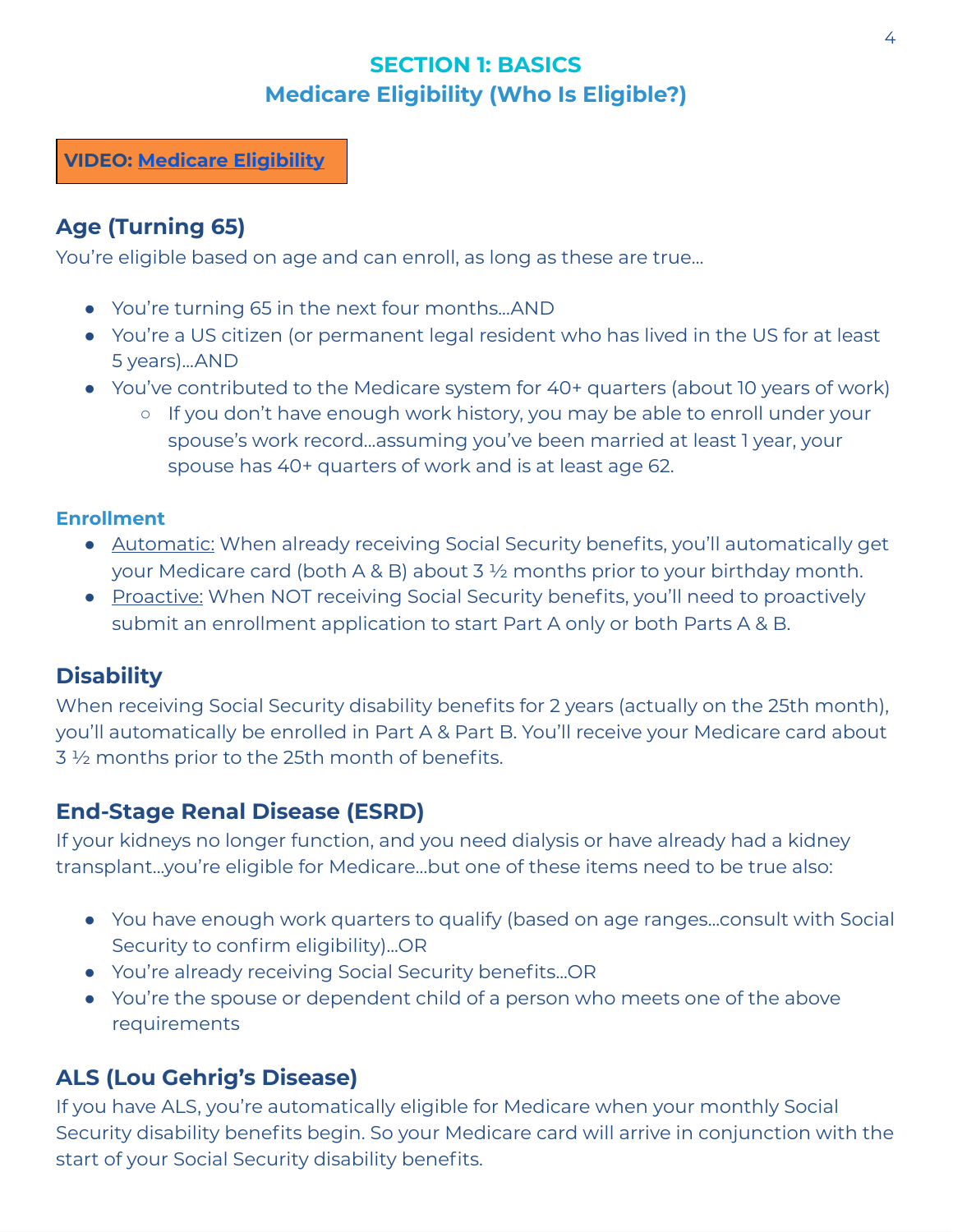## <span id="page-4-0"></span>**SECTION 1: BASICS Medicare Parts Core Coverage Through Medicare**

**Part A (hospital)**

Inpatient Hospital Services **Part B (medical)**

**Outpatient** Medical Services

## **Part A (hospital)**

In general, Part A covers:

- Inpatient hospital care
- Skilled care or nursing home care in a nursing facility (NOT custodial or long-term care services)
- Hospice care
- Home healthcare (in some instances)

What Part [A Covers](https://www.medicare.gov/what-medicare-covers/what-part-a-covers)

#### **Part B (medical/outpatient)**

There are really too many Part B items to mention, so you'll see a list of some of the common services below:

- Doctor's office visits
- Laboratory services
- Diagnostic imaging (i.e. MRI, CT scan)
- Outpatient surgery
- Outpatient physical therapy & occupational therapy
- Insulin (if administered through an insulin pump), and certain insulin supplies
- Chemotherapy & radiation
- Durable medical equipment
- Infusions in a clinical setting

Part B also covers a comprehensive list of **preventive services** at 100%, such as annual wellness visits, certain vaccinations, mammograms, colonoscopies, and more. Some items are no-cost each year, but others could be on a 2yr, 5yr, or 10yr interval. The full list and guidelines can be accessed from the link below.

What Part B [Covers](https://www.medicare.gov/what-medicare-covers/what-part-b-covers) | Part B [Preventive](https://www.medicare.gov/coverage/preventive-screening-services) Services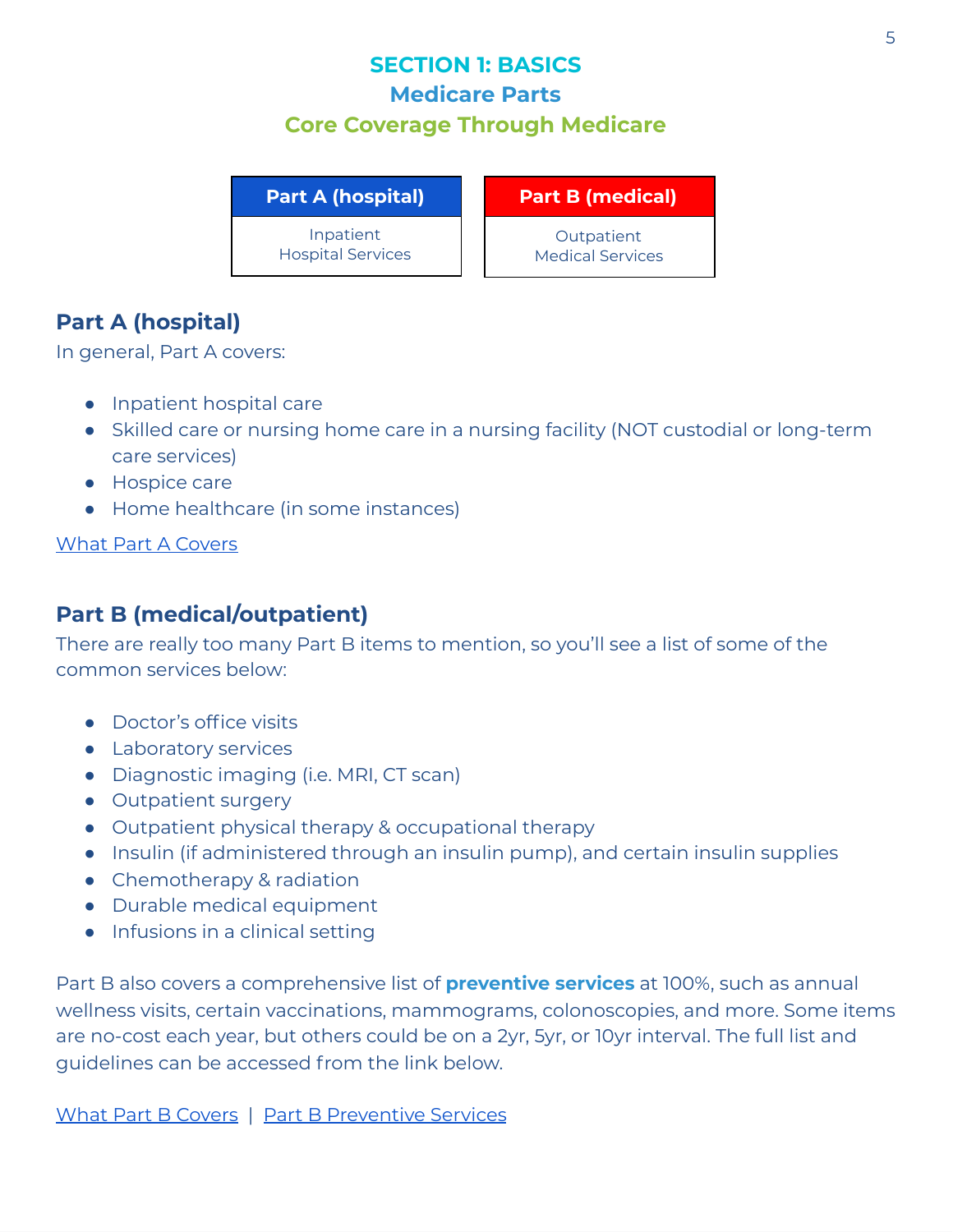## **SECTION 1: BASICS Medicare Parts Supplemental Coverage Through Insurance Carriers**

#### **Medigap (Medicare Supplement) Plan**

A Medigap plan supplements ("pays after") Original Medicare. It helps reduce the cost of **approved** Medicare services, both for Part A & Part B services.

Medicare must first approve the service and pay its portion...then the Medigap plan is required to pay its portion (based on which Medigap plan you purchase). Conversely, that means if Medicare does NOT approve the service, then the Medigap plan does NOT have to pay for the service either.

## **Part D Prescription Drug Plan (PDP)**

A PDP helps reduce the cost of approved medications covered on the plan's formulary list of drugs.

Each Part D plan will determine which medications are on its list and then assign the drug to a drug TIER. You'll pay a copay (or coinsurance %) when purchasing each drug.

**Note:** To avoid a lifetime penalty, obtain Part D coverage when first eligible...unless you have other **creditable** prescription drug coverage (i.e. employer plan, VA). See more on this in Section 3: Medicare Enrollment > Should You Enroll in [Medicare?](#page-12-0) (item 7).

#### **Medicare Advantage (Part C) Plan [Alternative to Original Medicare + Medigap + Part D]**

A Part C plan provides all the same Part A & Part B benefits that Medicare offers, but you instead receive your A & B benefits through the Medicare Advantage plan with an insurance carrier. You **DO NOT** use your Medicare card. Typically, these plans also include Part D prescription drug coverage built-in...so you won't need to buy a separate Part D drug plan.

Medicare Advantage plans have the ability to offer even more services not covered by Original Medicare, such as…

- Dental services
- Vision services
- Hearing services
- OTC (over-the-counter) benefits
- Fitness programs

**Note:** Each plan is unique, so check the summary of benefits for details on extra services.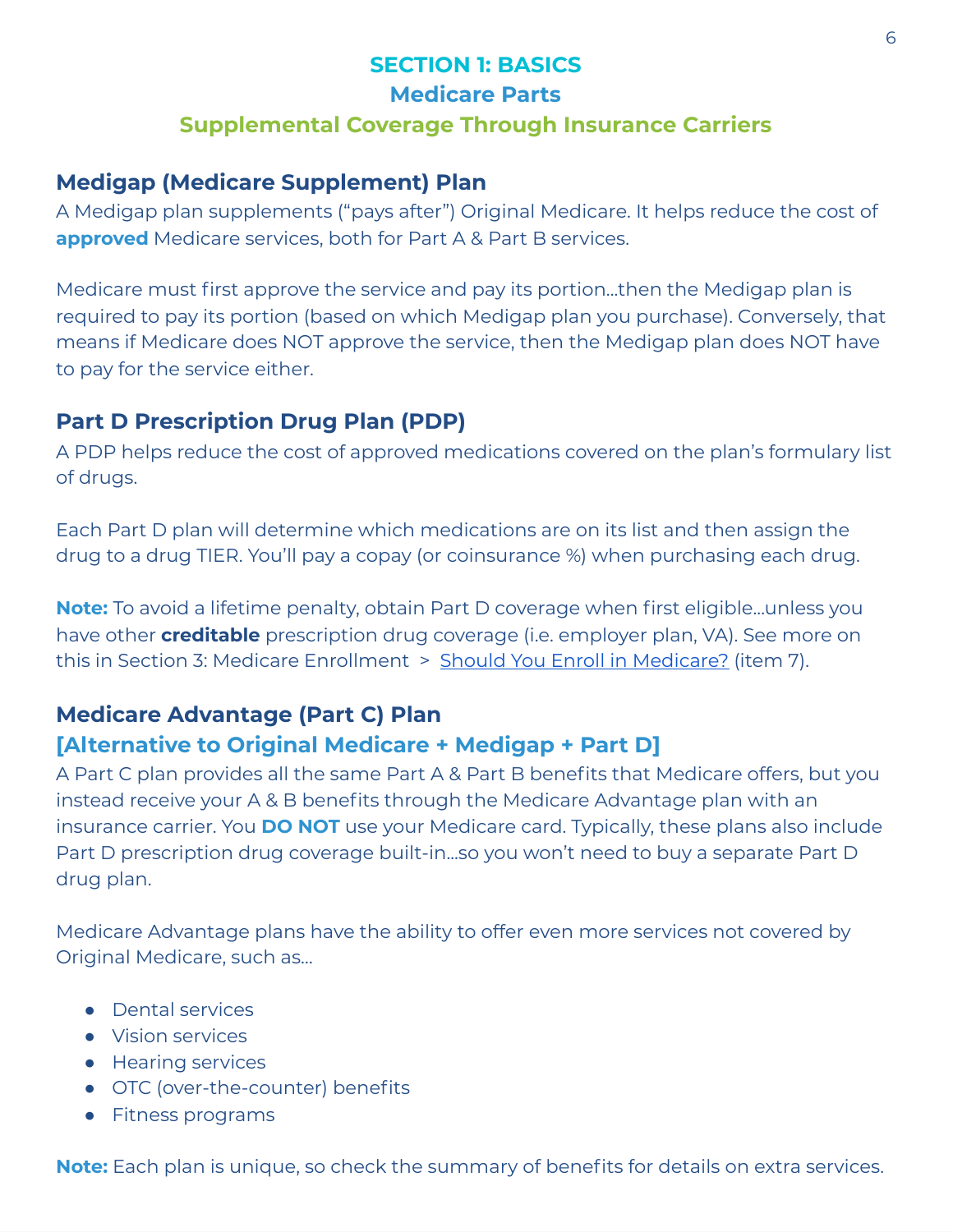## <span id="page-6-0"></span>**SECTION 1: BASICS Medicare Enrollment Periods Parts A & B Only**

#### **VIDEO: Medicare [Enrollment](https://youtu.be/7Xdga1FHRhA) Periods**

#### Part A & Part B [Sign-Up](https://www.medicare.gov/sign-up-change-plans/how-do-i-get-parts-a-b/part-a-part-b-sign-up-periods) Periods | See How To Enroll In [Medicare](#page-17-0) for enrollment guidance

#### **Initial Enrollment Period (IEP)**

This period surrounds your 65th birthday month (or entitlement month, due to disability). It's a total of 7 months...3 months before your b-day month, your b-day month, and 3 months after your b-day month.

#### **Notes:**

- You can sign up for Medicare up to 4 months prior to your b-day month, even though everything you read says you can't sign up until 3 months prior.
- If you're already receiving Social Security benefits, you'll be automatically enrolled in Parts A & B. In this situation, you must keep Part A, but can deny Part B. Your Medicare card will arrive about 3  $\frac{1}{2}$  months prior to your b-day month.
- Start dates are always the 1st of the month, even if your birthday is later in the month. However, if your birthday is the 1st of the month, your eligibility month is one month sooner. For example, if your birthday is July 1st, you'll be eligible June 1st.

|        |                                             |        | Month 1 Month 2 Month 3 Month 4 Month 5 Month 6 Month 7 |       |                                    |       |
|--------|---------------------------------------------|--------|---------------------------------------------------------|-------|------------------------------------|-------|
| before | 3 months 2 months 1 month 1 Month<br>before | before | vou turn<br>65                                          | after | 1 month 2 months 3 months<br>after | after |

- If you sign up prior to your birthday month, your Part A & Part B start dates will both be the 1st of your birthday month.
- If you sign up in Month 4, 5, 6, or 7...your Part B will be delayed up to 3 months (see below).

| If you sign up in this month of your IEP | Your coverage starts |
|------------------------------------------|----------------------|
| The month you turn 65 (Month 4)          | 1 month later        |
| 1 month after you turn 65 (Month 5)      | 2 months later       |
| 2 months after you turn 65 (Month 6)     | 3 months later       |
| 3 months after you turn 65 (Month 7)     | 3 months later       |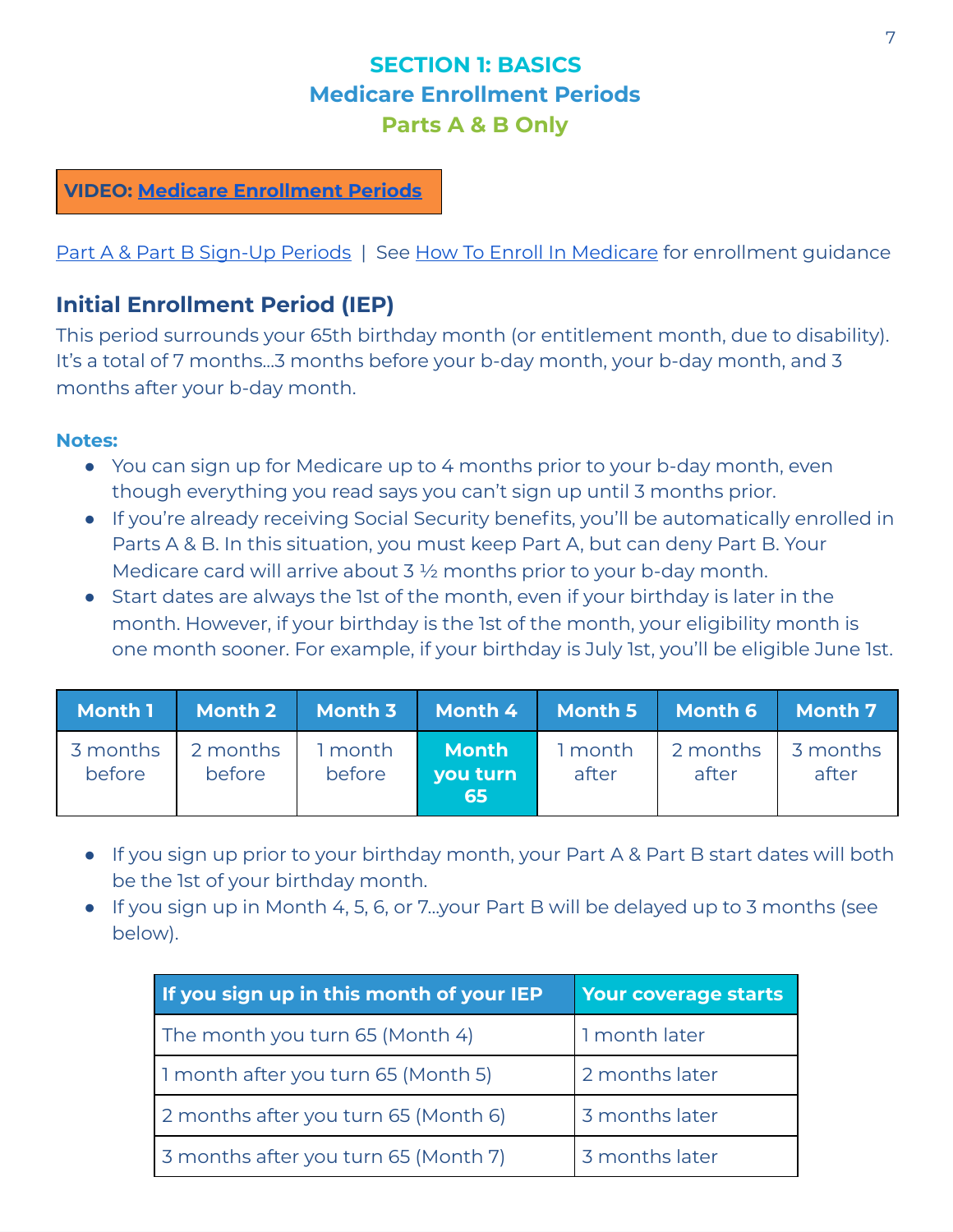## <span id="page-7-0"></span>**SECTION 1: BASICS Medicare Enrollment Periods Parts A & B Only**

## <span id="page-7-1"></span>**Special Enrollment Period (SEP)**

If you delayed Medicare Part B because you're covered under a group health plan based on current employment (yours or spouse's), you qualify for a Special Enrollment Period (SEP). You will NOT be penalized and can enroll in Part B as follows:

> **Anytime you or your spouse are working, and you're covered by a group health plan through the employer (or union), based on that work. \***

**Or...During the 8-month period that begins the month after employment ends or when the group coverage ends, whichever is first.**

#### **Notes:**

- **\*** COBRA and retiree health plans are NOT considered coveraged based on current employment. You are NOT eligible for a SEP when that coverage ends. Enroll in Part B within the 8 months after separating service.
- This SEP is NOT available if you're Medicare eligible based on end-stage renal disease (ESRD). Instead, obtain Parts A & B when first eligible, based on ESRD.

#### **General Enrollment Period (GEP)**

If you didn't sign up for Part B during your IEP or SEP time frames, you can only enroll during the GEP.



Your Part B will start July 1st of that year, and you could potentially have a late enrollment penalty...if you went more than 12 months without Part B.

**PENALTY: Unless you qualify for a SEP, you'll pay a 10% higher Part B premium for every 12-month period you went without Part B. The penalty is assessed monthly and for as long as you have Part B.**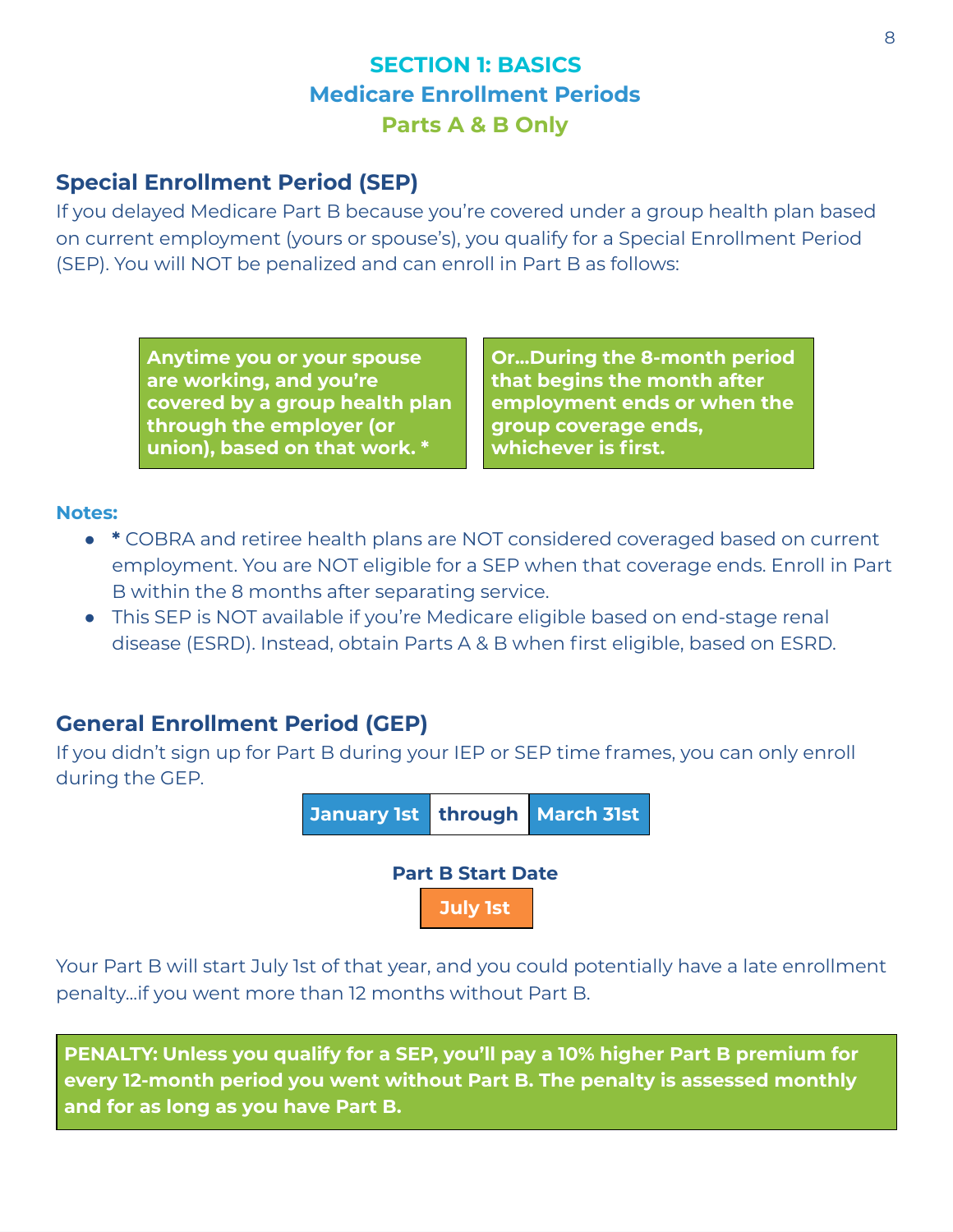## <span id="page-8-0"></span>**SECTION 1: BASICS Medicare Enrollment Periods Supplemental Insurance Plans**

Unfortunately, each of these enrollment periods have the words "Open Enrollment" in them. But they truly are different from each other. Pay close attention.

## **Medigap Open Enrollment - first 6 months of Part B**

When you buy a Medigap plan, you'll be automatically accepted, regardless of your health history...as long as the plan starts **during the first 6 months you're enrolled in Part B**.

If you change your Medigap plan to another Medigap plan, after having Part B for 6 months or more, you typically need to answer health history questions about your pre-existing conditions. That means you might not be approved for the new plan.

**Note:** You can attempt to change your Medigap plan any time of year.

## **Annual Election Period (AEP) ["Open Enrollment"] Oct 15th - Dec 7th**

AEP only applies to stand-alone Part D Prescription Drug Plans and Medicare Advantage (Part C) Plans. There are NO health history questions to switch these plans.

- If you have a Part D plan and want to switch to another Part D plan, simply submit an application between 10/15 - 12/7. The new plan will take effect January 1st.
- If you have a Medicare Advantage plan and want to switch to another Medicare Advantage plan, simply submit an application between 10/15 - 12/7. The new plan will take effect January 1st.

**Note:** You can submit more than one application during this time frame. The last plan application submitted by 12/7 is the one that will start in January.

#### **Medicare Advantage Open Enrollment Period (MA-OEP) Jan 1st - Mar 31st**

This enrollment period is not widely known. It's ONLY for Medicare beneficiaries currently enrolled in a Medicare Advantage plan. There are NO health questions to switch plans.

**Note:** You can submit only ONE application during this period...to switch to any other Medicare Advantage plan available in your service area...or go back to Original Medicare and purchase a Part D drug plan.

**If you have Original Medicare (A & B), a Medigap plan, or a Part D Drug plan...you CANNOT utilize the MA-OEP to switch your Part D plan or switch to a Medicare Advantage plan.**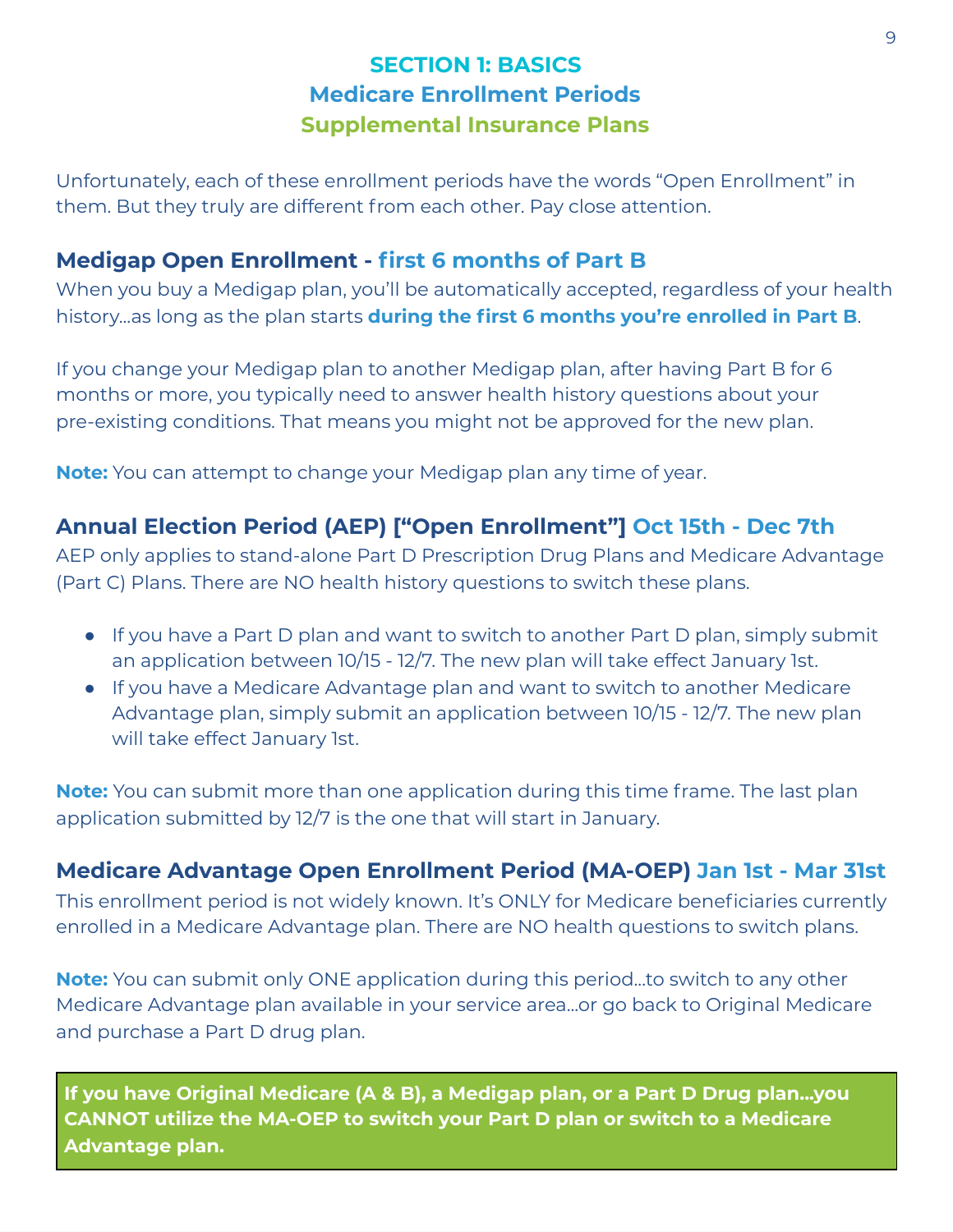## <span id="page-9-0"></span>**SECTION 2: MEDICARE COSTS & PREMIUMS Costs for Part A & Part B Services**

**Part A (hospital)** (A benefit period ends 60 days after release from care)

#### **Inpatient Hospital Stay** - **You Pay**…

- Deductible: \$1,484 per benefit period
- Coinsurance (days 1-60): \$0 per day of each benefit period
- Coinsurance (days 61-90): \$371 per day of each benefit period
- Coinsurance (60 lifetime reserve days): \$742 per day after day 90 of each benefit period

#### **Skilled Nursing Facility Stay** - **You Pay**…

- Coinsurance (days 1-20): \$0 per day of each benefit period
- Coinsurance (days 21-100): \$185.50 per day of each benefit period
- **Note:** A 3-day inpatient hospital stay is required first before skilled care is approved

## **Part B (medical/outpatient)**

**Part B Deductible** - **You Pay**… \$203 calendar year

**Part B Coverage** - **You Pay**… Generally 20%, after \$203 deductible is met

**VIDEO: 2021 Medicare Costs & [Premiums](https://youtu.be/sriHcsnGugs)**

[Medicare](https://www.medicare.gov/your-medicare-costs/medicare-costs-at-a-glance) Costs At A Glance

#### **IMPORTANT NOTE:**

**The costs you see above are really in a vacuum, assuming you have only Part A & Part B coverage (no supplemental insurance).**

**In reality, you likely will have either a Medigap plan or a Medicare Advantage (Part C) plan that alters these out-of-pocket costs.**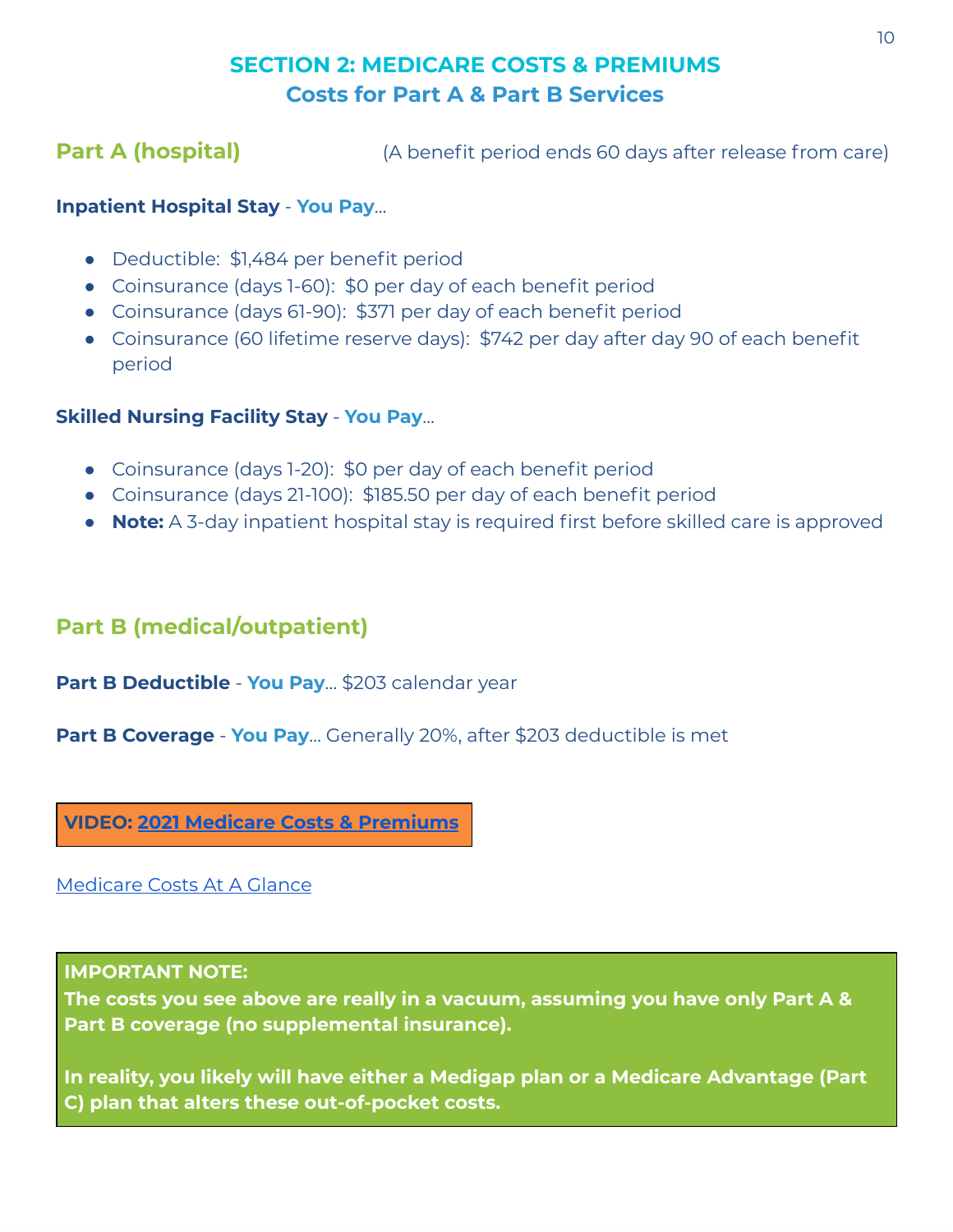## <span id="page-10-0"></span>**SECTION 2: MEDICARE COSTS & PREMIUMS Premiums for Part A & Part B (including high income premiums for B & D)**

## **Part A (hospital)**

Most Medicare beneficiaries DO NOT pay a premium for Part A. This is because of paying into Medicare during your work history.

- If you have 40+ quarters of work history (about 10 years) paying into Medicare, Part A has no premium (a.k.a. Premium-free Part A).
- If you DO NOT have 40+ quarters of work history, you can apply for premium-free Part A on your spouse's work record...assuming you've been married at least 1 year, your spouse has the 40+ quarters and is at least age 62.

[Medicare](https://www.medicare.gov/your-medicare-costs/medicare-costs-at-a-glance) Costs At A Glance shows the premium for Part A, if you don't have enough work quarters.

## <span id="page-10-1"></span>**Part B (medical/outpatient) see next page for Medicare premium table**

#### **A note on high income Medicare premiums:**

If your income is high (see next page for Medicare premium table), you can appeal for a lower premium...as long as you have a **Life Changing Event**. The most typical life changing event is a Work Stoppage, but there are others to choose from. You'll use **Form SSA-44** to file the appeal, which can be accessed at [www.ssa.gov/forms.](http://www.ssa.gov/forms)

The step-by-step appeal process is detailed here…

**VIDEO: How To Appeal Your High Income Medicare [Premiums](https://youtu.be/vneDwXcJo4o) In 2021**

#### **A note on how you file your taxes (individual, joint, married & separate):**

If you're married and file taxes separately from your spouse, be very careful. If either one of you has income above \$88,000 on your own, you will have a very high Medicare premium (see next page).

**VIDEO: Why Filing Taxes [Separately](https://youtu.be/IxgLoFHYjJw) Could Be A Big Mistake**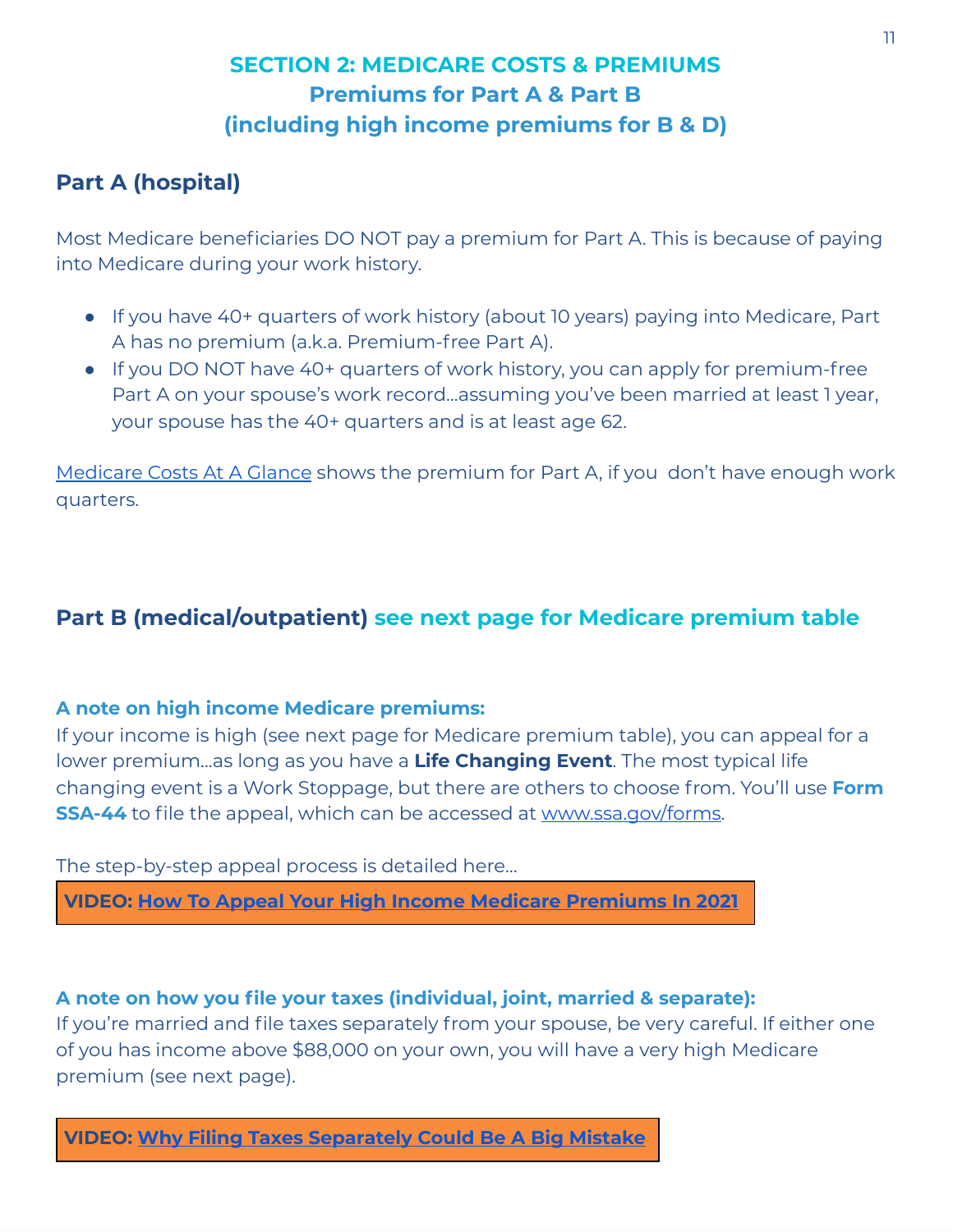## <span id="page-11-0"></span>**SECTION 2: MEDICARE COSTS & PREMIUMS Premiums for Part A & Part B (including high income premiums for B & D)**

## **Part B (medical/outpatient)**

Those enrolled in Part B will pay the premiums listed in the table below (**based on income**). Higher income earners will pay a **Part B IRMAA (Income Related Monthly Adjustment Amount) in addition** to the \$148.50/mo base premium.

Those with higher income who are enrolled in Part D prescription drug coverage also pay a **Part D IRMAA in addition** to the monthly insurance premium for a Part D plan or Medicare Advantage plan that includes Part D coverage.

| <b>Gross Income*) in 2019 was</b>      | If your yearly income (MAGI: Modified Adjusted | You pay in 2021 (per person)<br><b>Monthly premiums to Medicare**</b> |                                            |                                                                          |
|----------------------------------------|------------------------------------------------|-----------------------------------------------------------------------|--------------------------------------------|--------------------------------------------------------------------------|
| <b>Individual</b><br><b>Tax Return</b> | <b>Joint</b><br><b>Tax Return</b>              | <b>Married &amp;</b><br><b>Separate</b><br><b>Tax Return</b>          | <b>Part B</b><br>Premium +<br><b>IRMAA</b> | <b>Part D IRMAA</b><br>(in addition to<br><b>Part D plan</b><br>premium) |
| \$88,000 or less                       | \$176,000 or less                              | \$88,000 or less                                                      | \$148.50                                   |                                                                          |
| \$88,001 to<br>\$111,000               | \$176,001 to<br>\$222,000                      | N/A                                                                   | \$207.90<br>$(148.50 + 59.40)$             | \$12.30                                                                  |
| \$111,001 to<br>\$138,000              | \$222,001 to<br>\$276,000                      | N/A                                                                   | \$297.00<br>$(148.50 + 148.50)$            | \$31.80                                                                  |
| \$138,001 to<br>\$165,000              | \$276,001 to<br>\$333,000                      | N/A                                                                   | \$386.10<br>$(148.50 + 237.60)$            | \$51.20                                                                  |
| \$165,001 to<br>\$499,999              | \$333,001 to<br>\$749,999                      | \$88,001 to<br>\$411,999                                              | \$475.20<br>$(148.50 + 326.70)$            | \$70.70                                                                  |
| $$500,000 +$                           | $$750,000 +$                                   | $$412,000 +$                                                          | \$504.90<br>$(148.50 + 356.40)$            | \$77.10                                                                  |

**\* 2019 MAGI = Adjusted Gross Income (Form 1040 line 8b) + Tax-Exempt Interest (Form 1040 line 2a)**

**\*\* If you're receiving Social Security benefits, the premium will be deducted from your monthly benefits. Otherwise, you'll be billed every 3 months...so multiply the above premiums by 3 in that scenario.**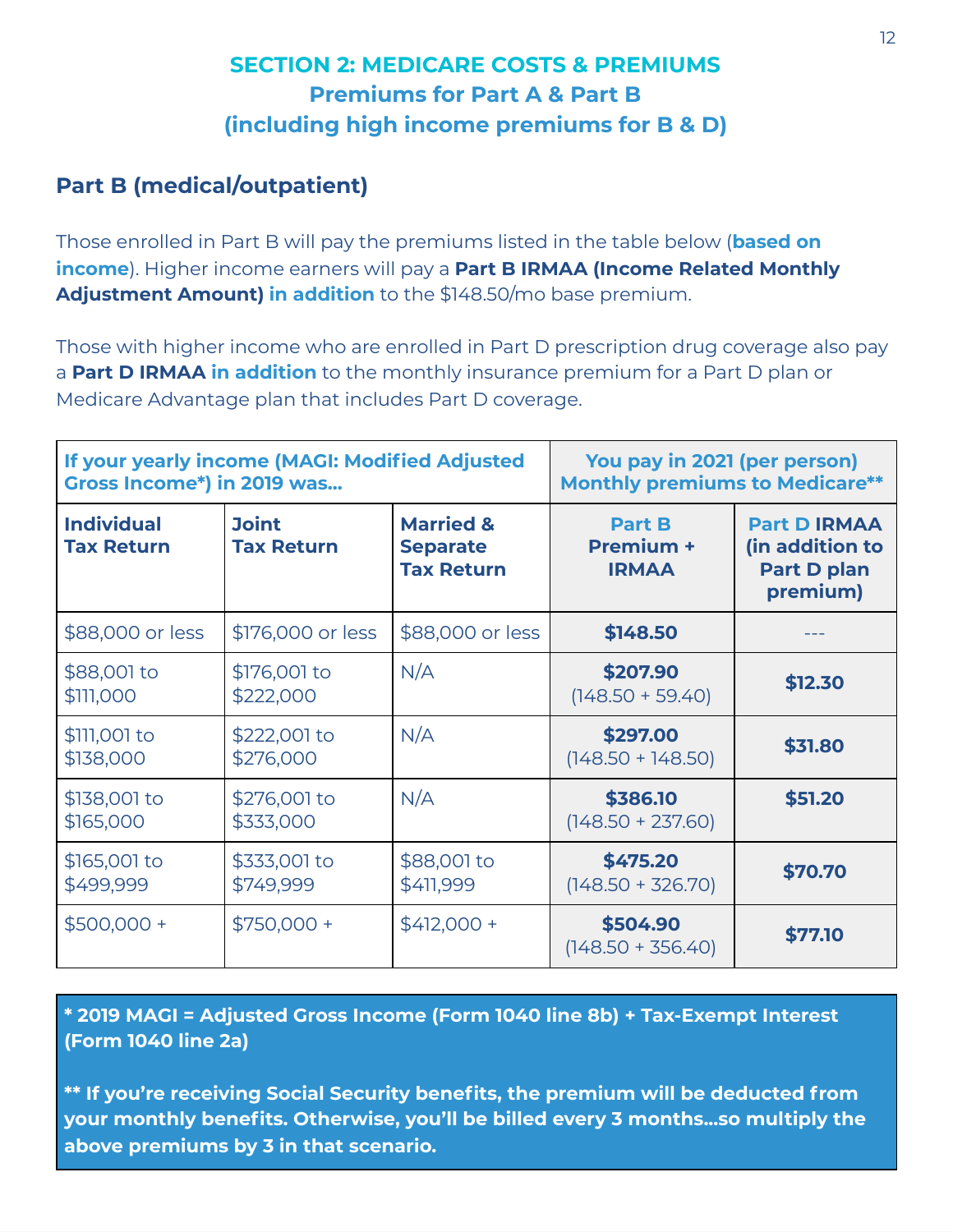## <span id="page-12-0"></span>**If You're Covered in an Employer Health Insurance Plan**

#### **VIDEO: Medicare & Employer Health [Insurance](https://youtu.be/lJQz9mCdD5Y)**

#### **Here are 7 items you need to consider...**

#### **1. Will you retire at age 65 or continue working?**

- If you (or your spouse) plan to retire at age 65 and you'll lose the employer health insurance, then you'll definitely enroll in Medicare Parts A & B when first eligible. **Skip ahead to** How to Enroll in [Medicare.](#page-17-0)
- If you plan to keep working (or are covered by your spouse's active work), then look at the following items...

#### **2. Are you covering a younger spouse or dependent?**

**○** If you intend to keep working beyond age 65 and are covering a younger spouse or other dependents on your employer health plan, you likely will stay on the plan and delay all or certain parts of Medicare initially.

#### **3. Do you have higher income? Medicare premium vs. Employer plan premium**

- As described in [Section](#page-11-0) 2, the premium paid to Medicare is based on income. If you're still working and have income above the standard limits, your Medicare Part B premium will be higher. And not only will you have a higher Part B premium, but Part D will be more expensive.
- If your income is high, it's likely more beneficial to stay on the employer health plan because the cost to go on Medicare could be more expensive.
- In the future, you can use a Life Changing Event (i.e. retirement/work stoppage) as a rationale to appeal for lower Medicare premiums...if you have reduced income in retirement. See [Section](#page-10-1) 2 for more information on appealing Medicare premiums.



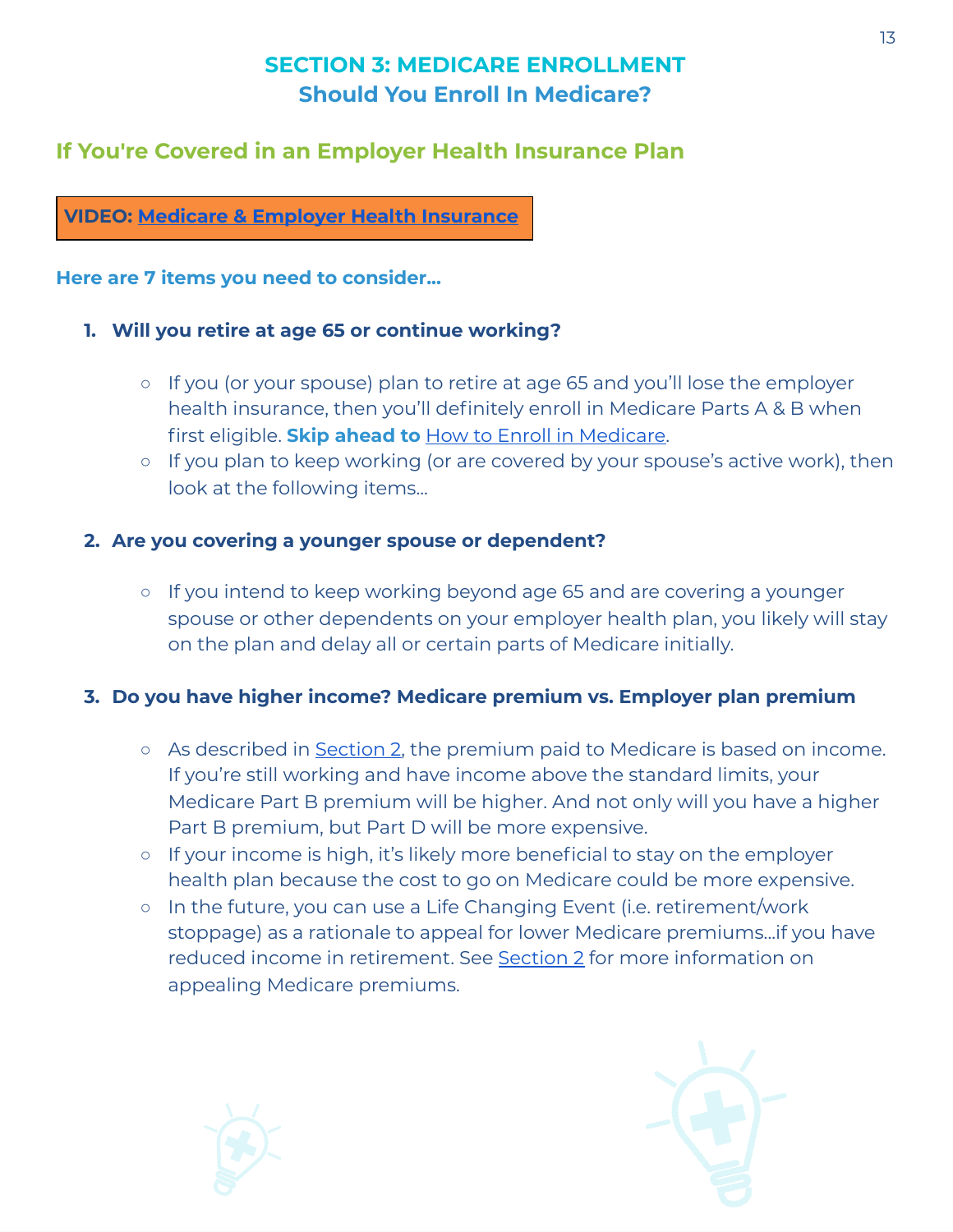#### **4. How many employees work for the employer?**

- **○ If 20+ (or 100+ when eligible based on disability)... Primary: Employer health plan Secondary: Medicare (A & B) - if you enroll**
	- This means you can really delay both Parts A & B (or just delay Part B) **without penalty** in this situation, as we described in [Section](#page-7-0) 1: Basics. Assuming you like your existing health plan and want to stay on it, you should delay Part B enrollment, as there is a monthly cost associated with it. And if your income is high, the cost for Part B is higher than normal...making it even more undesirable to enroll (reference [Section](#page-11-0) 2: Medicare Costs & [Premiums\)](#page-11-0).
	- Some Medicare beneficiaries enroll in only premium-free Part A in this situation, which is fine, as long as you're not contributing to an HSA (Health Savings Account). Once you enroll in any part of Medicare, HSA contributions will create a tax penalty.

#### **○ If under 20 (or under 100 when eligible based on disability)... Primary: Medicare (A & B) Secondary: Employer health plan**

- Since Medicare is primary, you need to enroll in Parts A & B when first eligible. Your employer health plan will typically act as though you have A & B and pay less on all claims.
- This also means you'll be paying for both the Part B premium AND the employer health insurance premium. It's unlikely these two combined will be appealing when there are many supplemental insurance plans on the Medicare side that are less costly.
- However, if you're still covering a younger spouse on the plan, you'll need to stay put while you're still working, or potentially until your spouse is Medicare-eligible.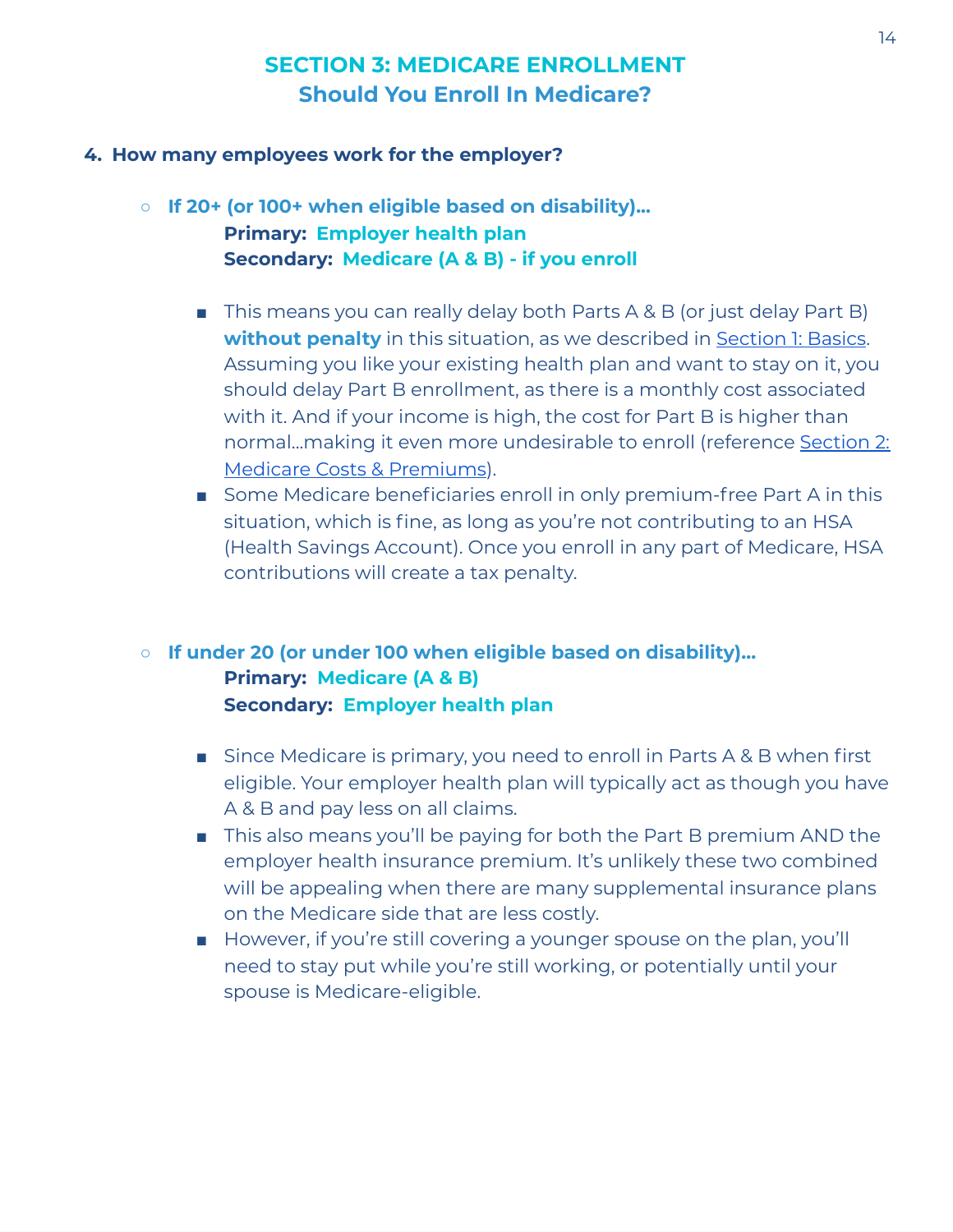#### **5. How does the employer plan coverage stack up to Medicare coverage?**

- If your employer plan has a pretty low deductible and max out-of-pocket limit...and the premium is relatively low...you may want to stay as-is and delay all or most of Medicare.
- If your employer plan has a high deductible and max out-of-pocket limit...and the premium is higher than you would like...you may want to strongly consider leaving the employer plan and going fully on Medicare with supplement insurance coverage.
- And regardless of the monthly premium...if you regularly meet your plan's deductible and max out-of-pocket limit, and spend significant dollars in medical expenses on top of the plan premiums...then Medicare could make more sense.

#### **6. Do you contribute to an HSA?**

- If you intend to stay on the employer health plan and keep contributing to an HSA, you can continue to do so as long as you don't enroll in any Medicare. So that means you need to delay Part A, Part B, and Part D in order to keep contributing.
- But keep in mind that when you do enroll in Medicare and/or Social Security retirement benefits in the future, **your Part A start date will be backdated up to 6 months from the month you submit the enrollment**. This backdating can negatively impact your HSA contribution eligibility, based on how far back Part A begins.
- The year Medicare coverage begins, you can contribute to your HSA on a pro-rata basis. Essentially, based on the # of months you DID NOT have Medicare. Over-contributing will create a tax penalty. Check with your tax advisor for details.
- While you're on the employer health plan or fully on Medicare, you can use the HSA for [IRS](https://www.irs.gov/forms-pubs/about-publication-502)-approved medical expenses, which are detailed in **IRS** [Publication](https://www.irs.gov/forms-pubs/about-publication-502) 502. And more information about HSAs can be found in [IRS](https://www.irs.gov/forms-pubs/about-publication-969) [Publication](https://www.irs.gov/forms-pubs/about-publication-969) 969.
	- Specific to Medicare, you can use your HSA to pay your Medicare Part B premium, Part D premium, Medicare Advantage premium, and of course any IRS-approved medical and prescription drug expenses.
	- You **CANNOT** use your HSA to pay a Medigap plan premium.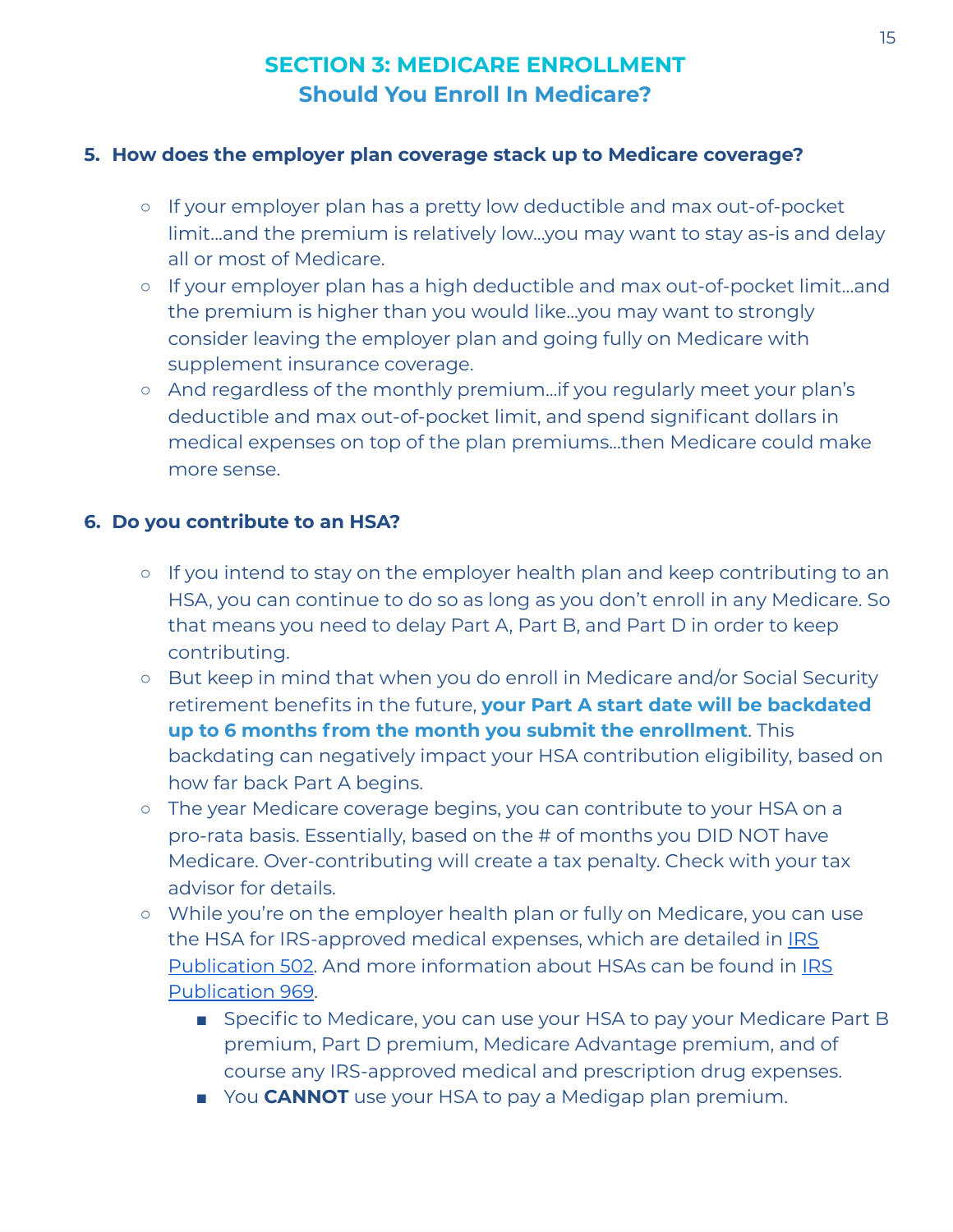**7. Is the prescription drug coverage CREDITABLE, as compared to Medicare Part D minimum standards?**



- Medicare requires that you get Part D coverage during your Initial Enrollment Period, or you might begin to accumulate a Part D late enrollment penalty.
- **○ However, you won't be penalized for delaying Part D, as long as you already have CREDITABLE prescription drug coverage.**
	- **Note:** Your medical coverage is not being questioned here. If you have medical coverage through an employer (based on active employment), you have creditable medical coverage.
- But your employer health plan may or may not have creditable prescription drug coverage. You need to verify this with your employer. **Ask this…**
	- *■ Does our health insurance plan have creditable prescription drug coverage that meets Medicare Part D minimum standards?*
	- Your employer is required to provide a notice about this every year, no later than October 15th, or whenever requested.

**If it's creditable drug coverage**, you can delay Part D without penalty. **If it's NON-creditable drug coverage**, you will accumulate a Part D late enrollment penalty if you don't get Part D drug coverage during your Initial Enrollment Period. Part D penalty [calculation](https://www.medicare.gov/drug-coverage-part-d/costs-for-medicare-drug-coverage/part-d-late-enrollment-penalty)

**VIDEO: What is Creditable [Prescription](https://youtu.be/HtioFoxlB08) Drug Coverage?**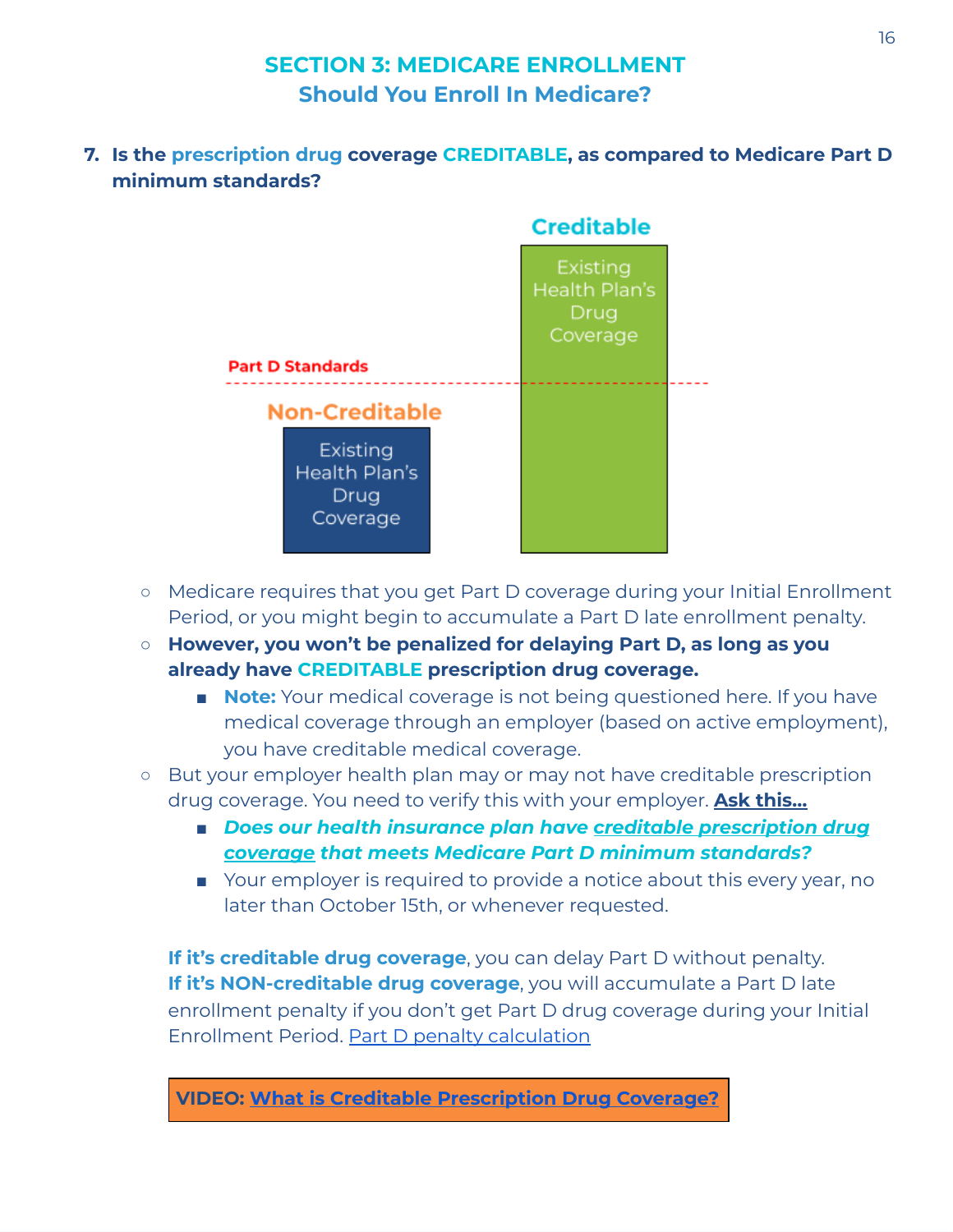## <span id="page-16-0"></span>**If You're Covered in a Marketplace (Affordable Care Act) Plan**

In this case, you'll likely transition to Medicare Parts A & B plus supplemental coverage right as you turn 65.

Although you can continue on an Affordable Care Act (ACA) plan beyond age 65, once you've enrolled in any part of Medicare, you can no longer receive premium subsidies on your ACA plan. So the monthly cost for the ACA plan will likely end up being more than what it costs to move forward with Medicare.

And if you aren't receiving a subsidy on your ACA plan, you'll be eager to cancel that plan and go on Medicare, as the Medicare route will have lower overall premiums.

So this means you'll probably want to enroll in Medicare Parts A & B when first eligible, and obtain either a Medigap plan and Part D drug plan...or...a Medicare Advantage (Part C) plan.

## <span id="page-16-1"></span>**If Your Coverage Ends at Age 65 (or you don't have insurance)**

Here, you absolutely should enroll in Medicare Parts A & B when first eligible, and then consider obtaining supplemental insurance coverage...such as a Medigap plan and Part D plan...or...a Medicare Advantage (Part C) plan.

## <span id="page-16-2"></span>**If You Have Access to a Retiree Medicare Plan**

If your former employer offers a retiree Medicare plan for those age 65+, you'll need to enroll in Medicare Parts A & B. That's because A & B must be primary coverage in this situation. The retiree health plan will be secondary and act as a supplement to Medicare Parts A & B.

**Note:** Confirm with your former employer whether the retiree health plan includes creditable prescription drug coverage. If so, you won't have to enroll in a Part D drug plan. If it's not creditable, then you should obtain a Part D drug plan to avoid the penalty.



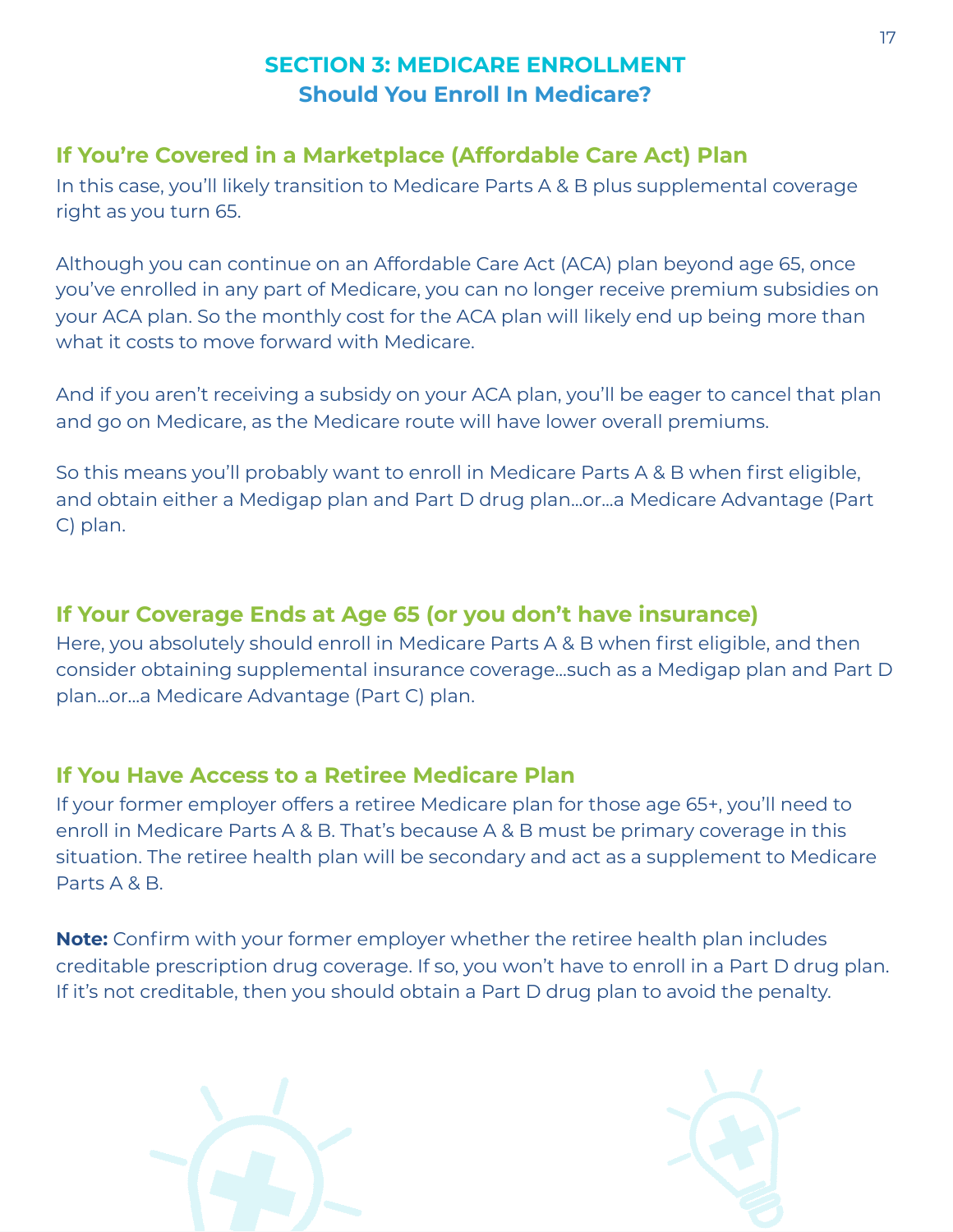## <span id="page-17-0"></span>**When Turning 65**

As outlined in Medicare [Enrollment](#page-6-0) Periods, you have a 7-month IEP to sign up. If you intend to enroll in Medicare Part A only or both Part A & Part B when first eligible, you can do so online at [www.ssa.gov](http://www.ssa.gov/) or by phone (up to 4 months prior to your birthday month).

The online application for Medicare takes about 10 minutes, assuming you already have a My Social Security online login created and are NOT also enrolling in Social Security retirement benefits at the same time.

If you don't have the ability to enroll online, then call **Social Security at 800-772-1213** to schedule a phone appointment. Or you can call a local Security office directly ([SSA Office](https://secure.ssa.gov/ICON/main.jsp) [Locator](https://secure.ssa.gov/ICON/main.jsp)). Just know that phone appointments are usually scheduled out many weeks or even months in the future.

Creating a My Social Security [account](https://www.ssa.gov/myaccount/) first will make the process go smoother. Then submit the Medicare application online, which will connect the enrollment to your account. **VIDEOS: How To Create A My Social Security [Account](https://youtu.be/O8FT8Q8Y2zE) How To Enroll In [Medicare](https://youtu.be/LSGBoBkisgw) Online**

When submitting an application for Medicare, it will also ask you about Social Security benefits. If you want to enroll in Social Security at the same time, that will add an extra 10 minutes to the application process.

Eventually, you'll receive your Medicare card in the mail (usually 3-6 weeks later), but **you can check the status quicker by logging in to your My Social Security account** and pulling up what's called your **Benefit Verification Letter**. It's located on the main dashboard when logged in to your account (see visual below).

| <b>Benefits &amp; Payments</b>             |                                                                    |                             |  |
|--------------------------------------------|--------------------------------------------------------------------|-----------------------------|--|
| You are receiving:                         | Social Security (Retirement), Medicare                             | <b>View Benefit Details</b> |  |
| Your next payment is: \$2,200 on July 15th |                                                                    | <b>View Payment History</b> |  |
| <b>Get Benefit Verification Letter</b>     | Need proof that you receive benefits? Here's your official letter. |                             |  |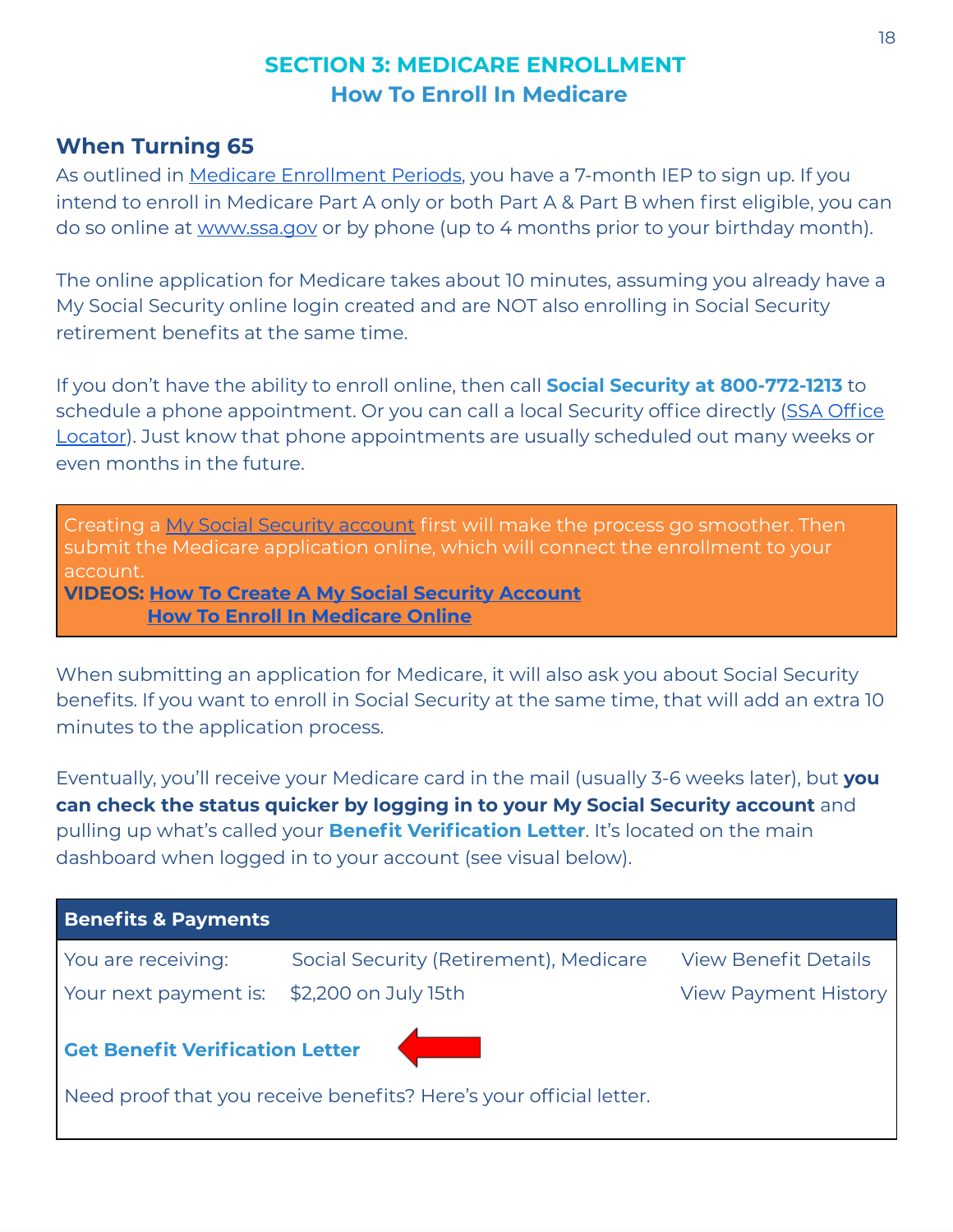## <span id="page-18-0"></span>**After Turning 65**

The enrollment process for Medicare after your IEP has ended is different than when you turn 65. The instructions below assume you're enrolling in Medicare after your IEP and you're coming off an employer health plan (Special [Enrollment](#page-7-1) Period). The way you complete this depends on whether you're already enrolled in Medicare Part A. Our video details the whole process, but the step-by-step instructions are listed below.

#### **VIDEO: How To Enroll In [Medicare](https://youtu.be/4s6go6TtdRA) After Age 65**

#### **If You DO NOT Have Any Medicare (need both Parts A & B)**

- **Step 1:** Submit an application for both Parts A & B at [www.ssa.gov](http://www.ssa.gov/).
- **Step 2:** In the Remarks/Comments section at the end of the application, type in a note with the date you want your Part B to begin (must be within 90 days).
- **Step 3:** A Social Security representative will contact you by phone or mail to follow up on your online application. The rep will ask for a completed **Form L564 (Request for Employment Information)**. This form needs to be completed by your employer showing proof of your continuous health insurance coverage since age 65.
	- **NOTE:** If you had health insurance with more than one employer since turning 65, you'll need to get a separate form for each employer.
- **Step 4:** When the L564 is complete, make a copy for your records and then send it to the Social Security rep. They will provide instructions on whether to mail or fax it to them. Then they will finalize your Part B, based on the date you requested.

#### **If You Already Have Part A (need Part B)\***

- **Step 1:** Have your employer complete **Form CMS L564 (Request for Employment Information)**. Forms online: **SSA [Forms](https://www.ssa.gov/forms/)**
	- **NOTE:** If you had health insurance with more than one employer since turning 65, you'll need to get a separate form for each employer.
- **Step 2:** Then go to **[ssa.gov/medicare-partb-sep](http://ssa.gov/medicare-partb-sep)** to complete the application for Part B. In the Remarks/Comments section, be sure to type in a note with the date you want your Part B to begin (must be within 90 days).
- **Step 3:** At the end of the application, you'll have the opportunity to upload your completed Form L564.
- **Step 4:** Submit the application.
- **Step 5:** You'll get an email from [echosign@echosign.com.](mailto:echosign@echosign.com)
- **Step 6:** You MUST click the link in the email to verify your email address and officially submit the application.

\*If you prefer to mail the paperwork, you'll need to mail Form L564, as well as **Form CMS 40B (Application for Medicare Part B)** to a local Social Security office to process.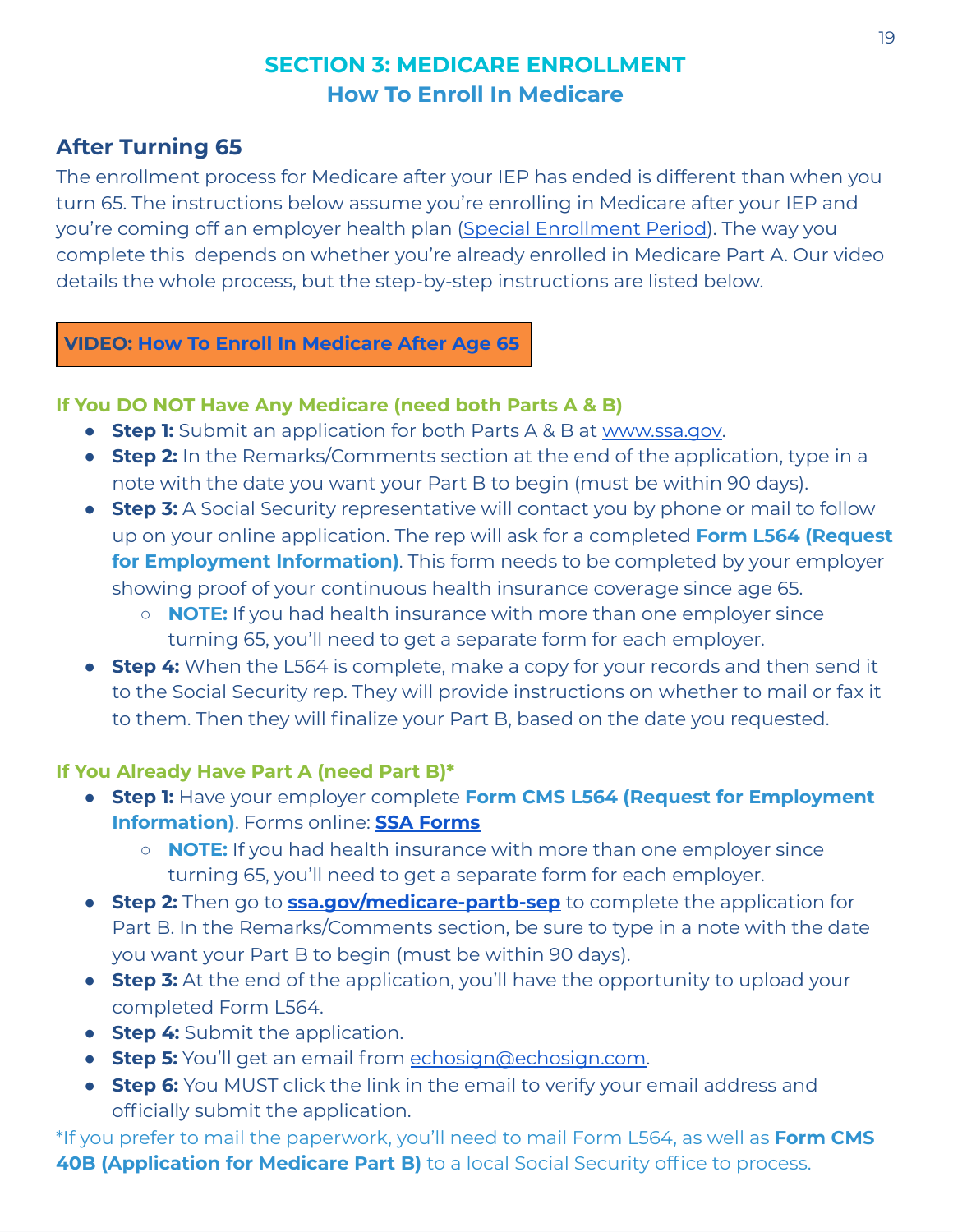In both cases, your application will be processed over the next 3-6 weeks (sometimes longer). You can check the status of your application by logging into your My Social Security account and pulling up your **Benefit Verification Letter**. You can watch our video on how to access this letter.

#### **VIDEO: How To Access Your [Medicare](https://youtu.be/bWAaI3uGmZg) Number Online**

If your Part B is active for your requested start date, it will show up on this letter. Here's where the letter can be accessed when logged in:

| <b>Benefits &amp; Payments</b>             |                                                                    |                             |  |
|--------------------------------------------|--------------------------------------------------------------------|-----------------------------|--|
| You are receiving:                         | Social Security (Retirement), Medicare                             | <b>View Benefit Details</b> |  |
| Your next payment is: \$2,200 on July 15th |                                                                    | <b>View Payment History</b> |  |
| <b>Cet Benefit Verification Letter</b>     | Need proof that you receive benefits? Here's your official letter. |                             |  |

## <span id="page-19-0"></span>**If You Don't Have Enough Quarters Paid Into Medicare**

**VIDEO: How To Enroll In [Medicare](https://youtu.be/S7cu-V-Kye0) On Your Spouse's Work Record**

In this situation, you'll need to enroll through your spouse's work record...assuming he/she has 40+ quarters paid into Medicare, is age 62+, and you've been married at least 1 year.

If you're doing this leading up to your 65th birthday, you can enroll up to 4 months prior. If you're doing this after your IEP, you can enroll up to 3 months prior.

Due to COVID-19, this is exclusively handled by phone. So schedule a phone appointment by calling **Social Security at 800-772-1213** or schedule directly with a local Social Security office [\(SSA Office](https://secure.ssa.gov/ICON/main.jsp) Locator). You and your spouse will need to be on the phone together with the Social Security representative.

Social Security will process the application and send confirmation of the approval when it's completed.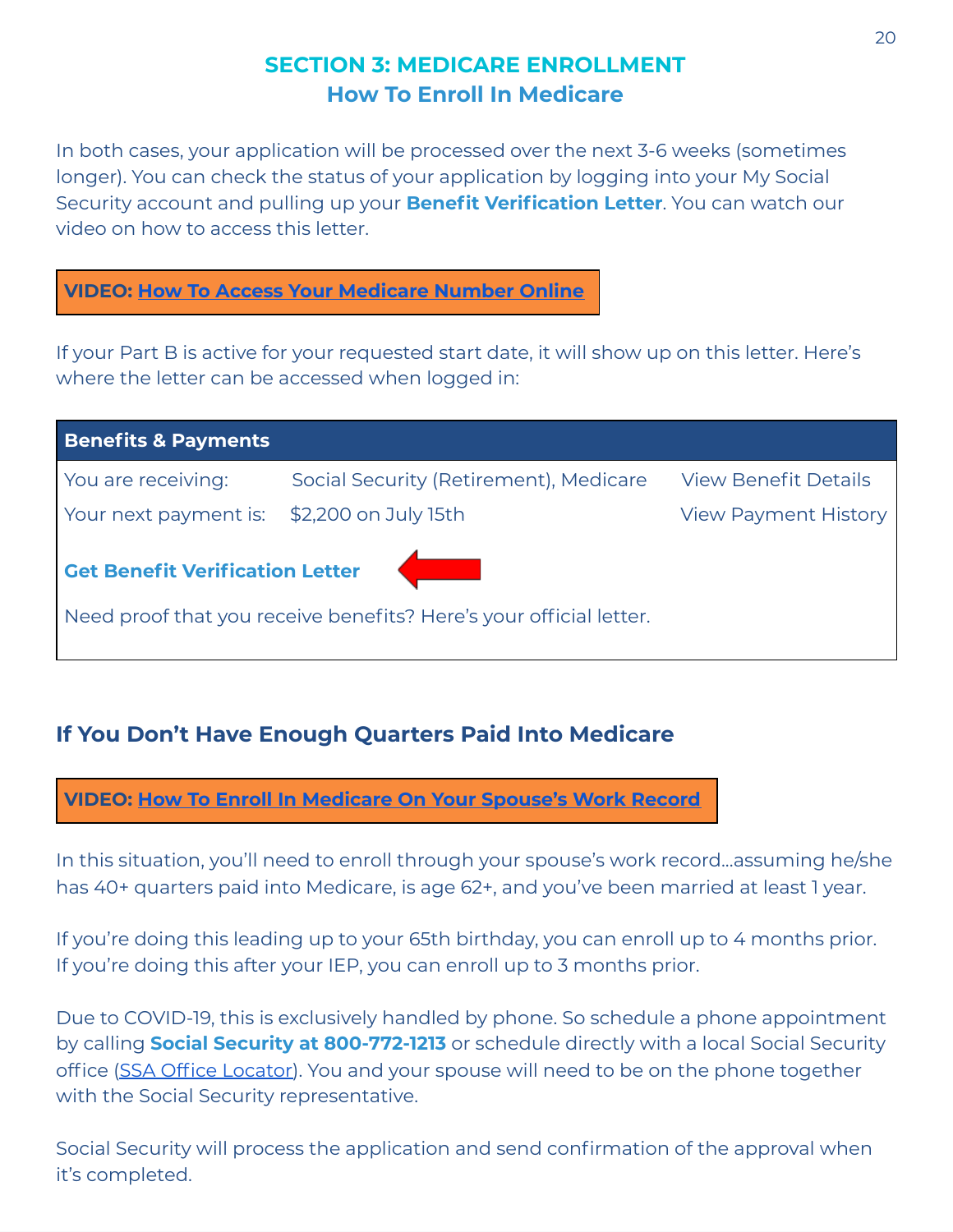## <span id="page-20-0"></span>**Original Medicare (A & B)**

Parts A & B only take you so far...covering a good chunk of your medical costs, but not all. Additionally, prescription drugs are not covered by Original Medicare. So this is why obtaining a Medicare Supplement (Medigap) plan and a Part D Prescription Drug plan can help reduce your overall medical and prescription costs.

| Part A (hospital)                                                                                                              | <b>Part B (medical)</b>               |
|--------------------------------------------------------------------------------------------------------------------------------|---------------------------------------|
| Inpatient<br><b>Hospital Services</b>                                                                                          | Outpatient<br><b>Medical Services</b> |
| No premium for most                                                                                                            | Premium based on income               |
| <b>File Claims Through Original Medicare First</b><br><b>Medigap Pays Claims After Original Medicare</b>                       |                                       |
| <b>Medicare Supplement</b><br>(Medigap)<br>Helps Pay Some of<br><b>Healthcare Costs</b><br><b>Allowed by Original Medicare</b> |                                       |
| <b>Must Be Enrolled in Part A &amp; Part B</b>                                                                                 | <b>To Buy a Medigap Plan</b>          |
| <b>Prescription Drug</b><br>(Part D)<br><b>Helps Pay For</b><br><b>Approved Medications</b>                                    |                                       |
| <b>Must Be Enrolled in Part A or Part B</b><br><b>To Buy a Prescription Drug Plan</b>                                          |                                       |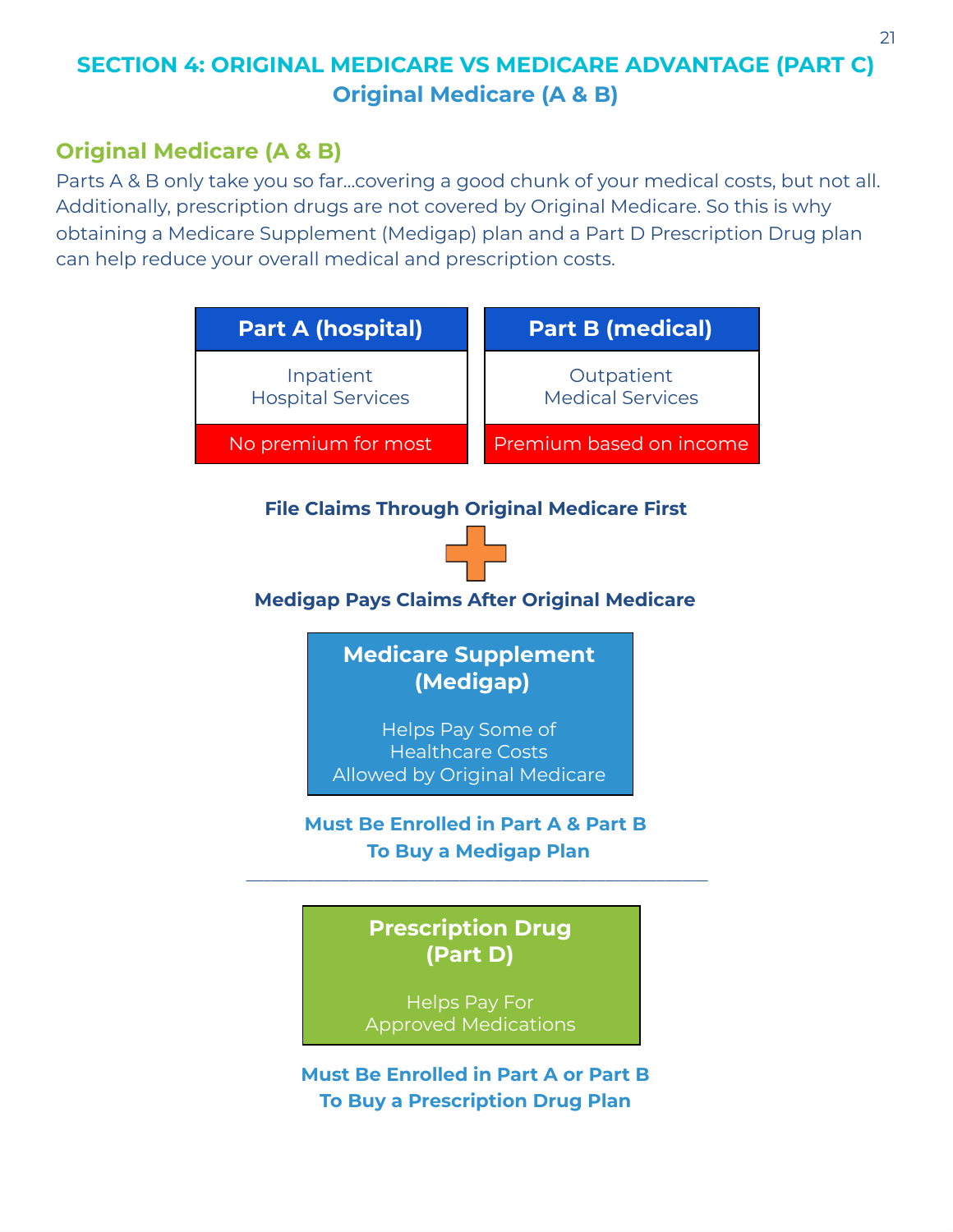#### <span id="page-21-0"></span>**Medicare Supplement (Medigap) Plan**

Medigap plans are designed to pay for Medicare-approved services "after" Medicare. If Medicare approves the service, then the Medigap will do its part, based on the plan letter you choose. In most states, there's a list of standardized Medigap plans to choose from.

#### **How Much Does A Medigap Plan Cost?**

Medigap plan premiums can be based on…

- **State of Residence**: Each state's department of insurance reviews and approves the rates for each insurance carrier.
- **Zip code/county**: Premiums can be different, depending on the count you live in.
- **Age**: If the insurance carrier uses "issue-age" or "attained-age" pricing, the premiums will be priced higher if you're older. If "community" pricing is used, the premiums are designed to be the same for all ages.
- **Gender**: In general, female rates are lower than male rates.
- **Tobacco Use**: If you use tobacco, there are situations where the rate is higher. However, this is normally not the case when purchasing a Medigap plan during your Medigap Open Enrollment Period (first 6 months of having Part B).

#### **When Can A Medigap Plan Be Purchased?**

Assuming you're at least age 65 and enrolled in Medicare Parts A & B, you can apply for a Medigap plan anytime of year. However, there are only certain times a Medigap pan is guaranteed issue with no health history questions about your pre-existing conditions. Here are 3 common scenarios where medical underwriting is not required:

- **● "I'm turning 65 and Part B is about to start"**
	- You have 6 months from your Part B start date to get a Medigap plan without medical underwriting.
- **● "I'm already 65+ but delayed Part B to a future date"**
	- Even though you delayed Part B, you still have 6 months from your Part B start date to get a Medigap plan without medical underwriting.
- **● "I'm already enrolled in Parts A & B but losing employer health coverage"**
	- You can still get a Medigap plan without medical underwriting here (usually up to 2 months after losing coverage), but some insurance carriers limit which Medigap plans you can obtain. This is because your Part B started more than 6 months ago.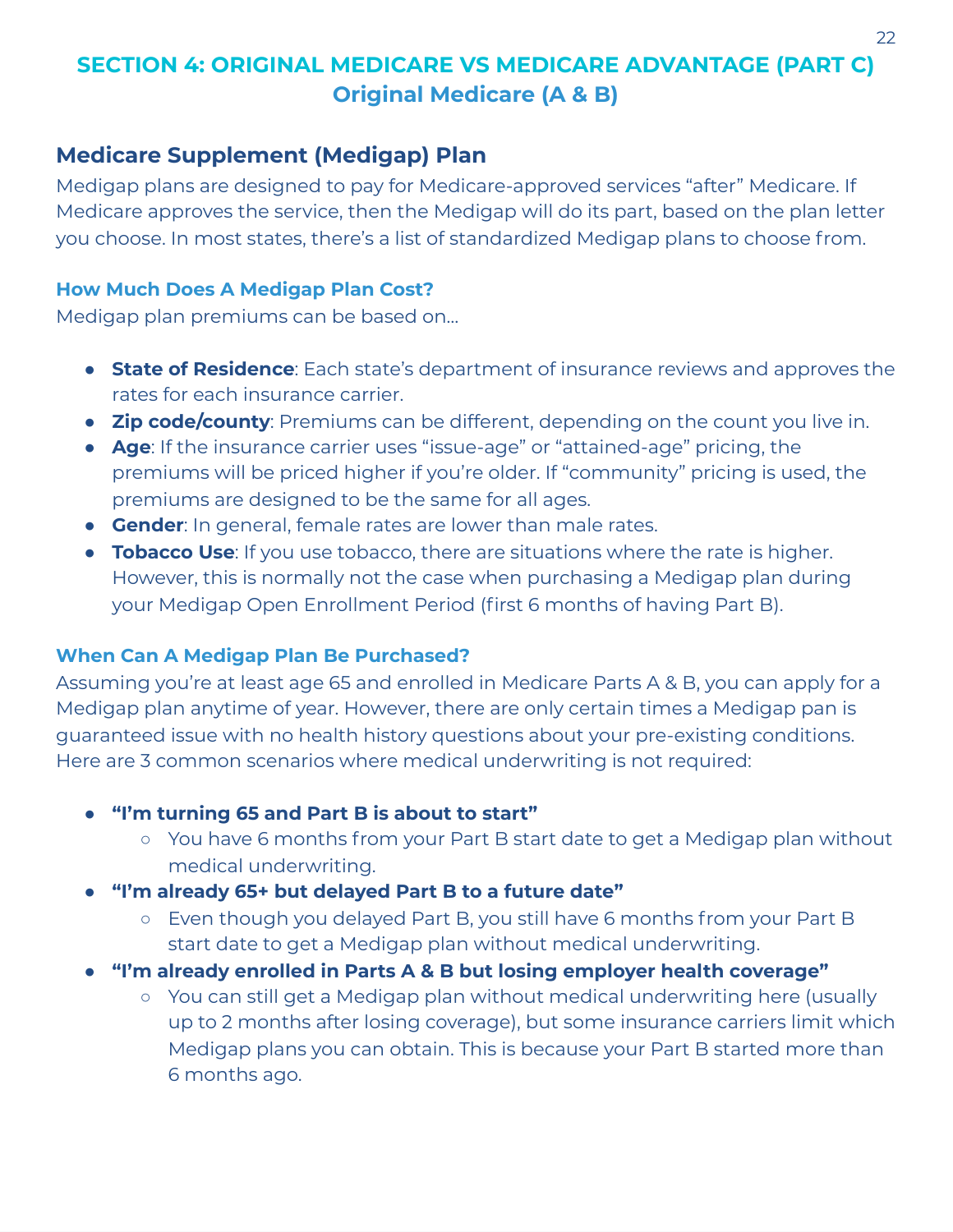#### **Medicare Supplement (Medigap) Benefit Chart**

- The chart shows the standardized list of Medigap plans available in nearly all states.
- Some of the plans have the same letters as the Parts of Medicare (A, B, C, D). "Medigap Plan A" is NOT the same as Medicare Part A.
- Only applicants first eligible for Medicare before 2020 may purchase Plans C, F, and High Deductible F.
- A √ means 100% of this benefit is paid by the plan, assuming Medicare approved the service.

| <b>Benefits</b>                                                                                                      | A            | B            | D            | $G^*$        | K            | L   | M            | N                  | $\mathbf C$  | $F^*$ |
|----------------------------------------------------------------------------------------------------------------------|--------------|--------------|--------------|--------------|--------------|-----|--------------|--------------------|--------------|-------|
| Part A coinsurance and hospital<br>coverage (up to an additional<br>365 days after Medicare<br>benefits are used up) | $\checkmark$ | $\checkmark$ | $\checkmark$ | $\checkmark$ | $\checkmark$ |     | $\checkmark$ |                    |              |       |
| Part B coinsurance or<br>copayment                                                                                   | $\checkmark$ | $\checkmark$ | $\checkmark$ | $\checkmark$ | 50%          | 75% | $\checkmark$ | *** plus<br>copays |              |       |
| Blood (first 3 pints)                                                                                                | $\checkmark$ | $\checkmark$ | $\checkmark$ | $\checkmark$ | 50%          | 75% | $\checkmark$ |                    | $\checkmark$ |       |
| Part A hospice care<br>coinsurance or copayment                                                                      | √            | $\checkmark$ | $\checkmark$ | $\checkmark$ | 50%          | 75% | $\checkmark$ | $\checkmark$       | $\checkmark$ |       |
| Skilled nursing facility<br>coinsurance                                                                              |              |              | $\checkmark$ | $\checkmark$ | 50%          | 75% | $\checkmark$ | $\checkmark$       | $\checkmark$ |       |
| Part A deductible (\$1,484)                                                                                          |              | $\checkmark$ | $\checkmark$ | $\checkmark$ | 50%          | 75% | 50%          |                    | $\checkmark$ |       |
| Part B deductible (\$203)                                                                                            |              |              |              |              |              |     |              |                    | $\checkmark$ |       |
| Part B excess charges                                                                                                |              |              |              | $\checkmark$ |              |     |              |                    |              |       |
| Foreign travel emergency (up<br>to plan limits)                                                                      |              |              | $\sqrt{2}$   | $\checkmark$ |              |     | $\sqrt{2}$   |                    | $\checkmark$ |       |

Out of pocket limit: \$6,220\*\* \$3,110\*\*

**\*** Plans G & F have a high deductible version which requires first paying a deductible of \$2,370 before the plan begins to pay. Once the deductible is met, the plan pays 100% of covered services for the rest of the calendar year.

High deductible Plan G does not cover the Medicare Part B deductible. However, high deductible Plan G and F count your payment of the Part B deductible toward meeting the plan deductible.

**\*\*** Plans K & L pay 100% of covered services for the rest of the calendar year, once you meet the out-of-pocket limit.

**\*\*\*** Plan N pays 100% of the Part B coinsurance, except for a copayment of up to \$20 for some office visits and up to \$50 for emergency room visits that do not result in an inpatient admission.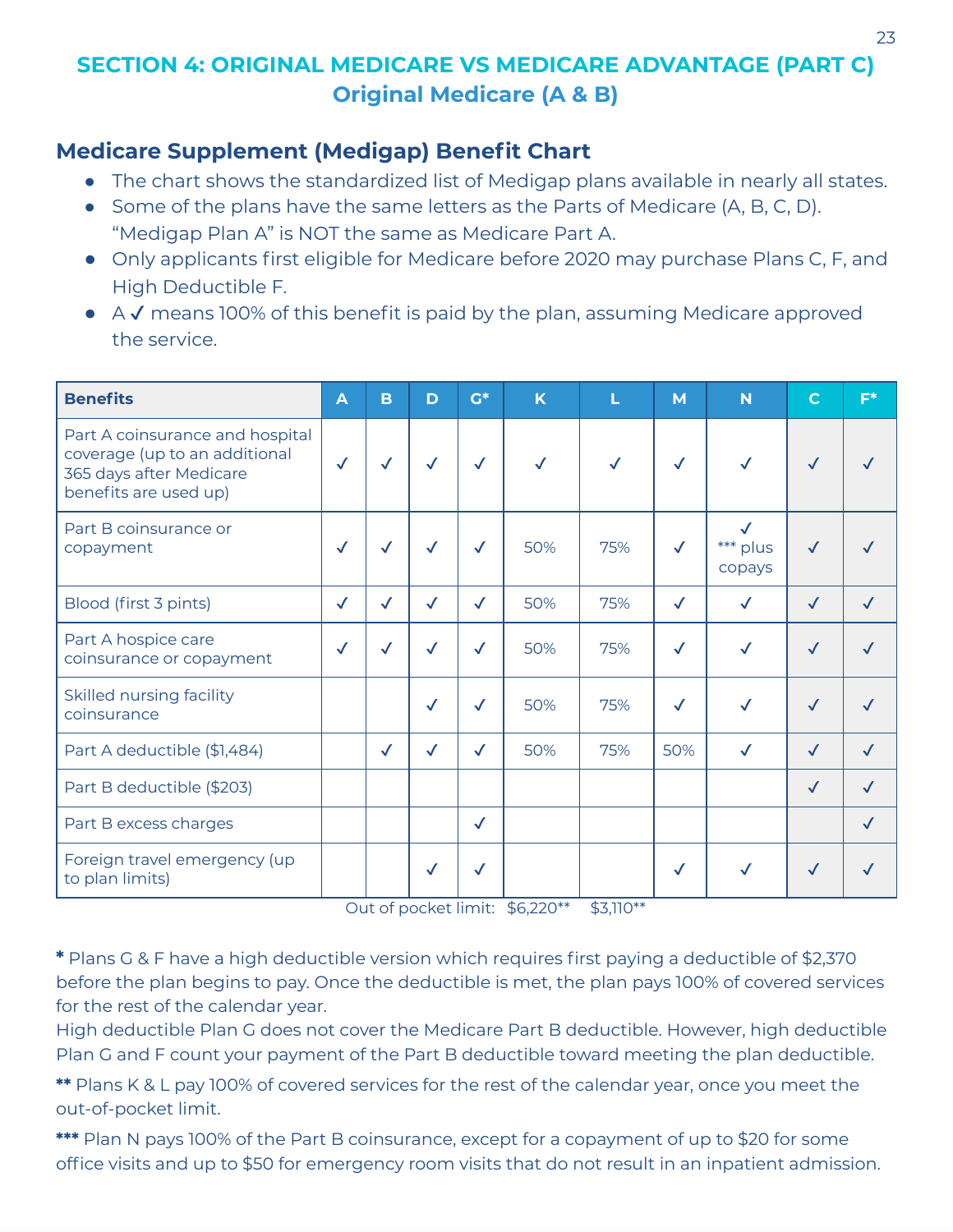#### <span id="page-23-0"></span>**Part D Prescription Drug Plan**

Quite possibly the most confusing part of Medicare is Part D prescription drug coverage. There are 4 phases of Part D, meaning if you have enough drug costs, you could experience 4 different prices for your medications throughout a full calendar year. The coverage phases work the same way in a Medicare Advantage (Part C) plan.

See description on this page and next page, but also watch our video for an explanation.

**VIDEO: 2021 Medicare Part D [Prescription](https://youtu.be/pyoXtRE1kZk) Drug Coverage Phases**

#### **Deductible**

This is the period where you must pay a certain amount of prescription costs before your Part D plan kicks in. In 2021, the maximum deductible allowed in a plan is \$445. Some plans have the full \$445 deductible, some have a lower deductible, some don't have a deductible at all.

#### **Initial Coverage**

Assuming your medications are on the plan's formulary list of drugs, this is when your Part D plan begins to pay the bulk of a drug's cost. It's "Tier-based" pricing. Typically, generic drugs are Tier 1 & Tier 2...and then brand name drugs are Tier 3, Tier 4, and Tier 5. You will pay tier-based pricing until you reach the Coverage Gap (Donut Hole), which is when total "gross" drug costs reach \$4,130 in 2021. Gross drug costs are what you pay, plus what your plan pays on your behalf.

#### **Coverage Gap (Donut Hole)**

This is where you'll pay 25% of a drug's full retail "gross" cost. For some drugs (like generics), the cost might not change that much. For other drugs (like brand names), the cost could go up substantially because now you're paying 25% of the full gross cost. It's like this until you reach \$6,550 of True Out-of-Pocket Costs (TrOOP)[see Catastrophic].

#### **Catastrophic**

When your TrOOP costs reach \$6,550, you'll pay the greater of 5% coinsurance, \$3.70 for generics, or \$9.20 for all other drugs. It's like this the remainder of the calendar year. TrOOP is a combination of:

- Your costs in the Deductible phase
- Your costs in the Initial Coverage phase
- Your costs in the Coverage Gap (Donut Hole) phase
- 70% of the brand name cost in the Coverage Gap (Donut Hole) phase, which the manufacturer pays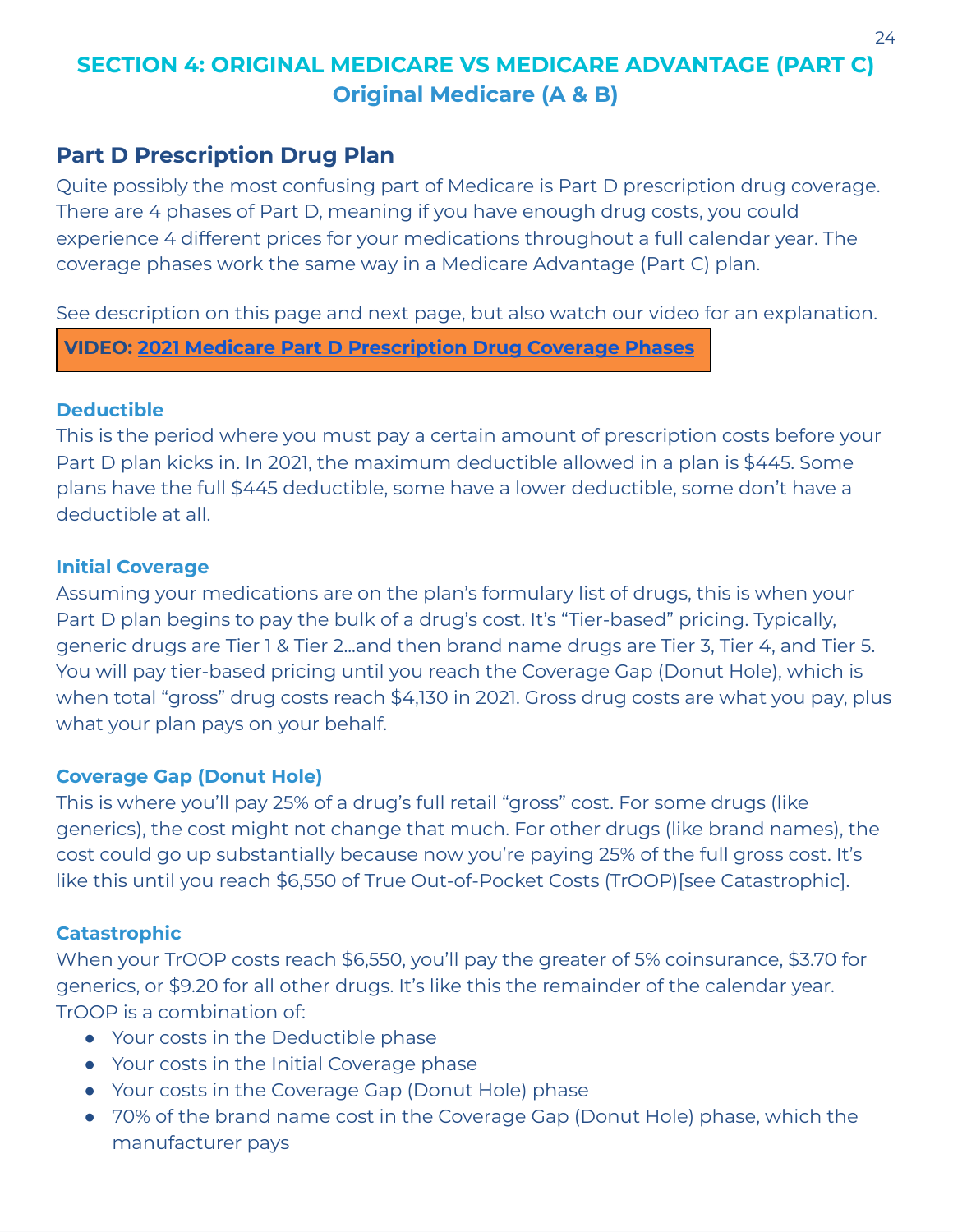## <span id="page-24-0"></span>**2021 Medicare Part D Prescription Drug Coverage Phases**

|                                     | You will pay the rest of the calendar year (the greater of)                                                                                       |  |  |  |
|-------------------------------------|---------------------------------------------------------------------------------------------------------------------------------------------------|--|--|--|
| <b>CATASTROPHIC</b><br>\$6,550      | 5% coinsurance<br>\$3.70 for generic drugs<br>\$9.20 for all other drugs                                                                          |  |  |  |
|                                     | You will pay                                                                                                                                      |  |  |  |
| <b>COVERAGE GAP</b><br>(DONUT HOLE) | 25% of brand name drugs<br><b>AND</b><br>25% of generic drugs                                                                                     |  |  |  |
| \$4,130                             | until your true out-of-pocket (TrOOP)* costs reach \$6,550                                                                                        |  |  |  |
|                                     | You will pay                                                                                                                                      |  |  |  |
|                                     | A copay $(\$)$ or coinsurance $(\%)$ , based on the drug's tier                                                                                   |  |  |  |
| <b>INITIAL</b><br><b>COVERAGE</b>   | Once YOUR out-of-pocket copays PLUS the amount the plan<br>pays on your behalf for your prescriptions reach \$4,130                               |  |  |  |
|                                     | you enter the coverage gap (donut hole), where you may pay<br>a higher cost                                                                       |  |  |  |
| <b>DEDUCTIBLE</b>                   | <b>\$445</b> - Maximum Part D Prescription Drug Deductible<br>(the amount you owe before the insurance carrier helps)<br><b>&lt;-- START HERE</b> |  |  |  |

#### **\*What gets you to the \$6,550 TrOOP (beginning of Catastrophic)? The total of...**

- Deductible phase: **What you pay**
- Initial Coverage phase: **What you pay** (NOT what the plan pays for you)
- Coverage Gap (Donut Hole) phase: **The 25% you pay PLUS 70% of the brand name cost** (which is paid by the manufacturer)...so 95% of a drug's full cost is counted
	- This means you don't personally have to pay \$6,550 to reach Catastrophic

#### **A Note For Those Taking Insulin (new for 2021) - The Part D Senior Savings Model**

If your Part D prescription drug plan (or Medicare Advantage plan that includes Part D benefits) participates in this program and your insulin is on their list of approved insulins…

- Your copay will be no more than \$35 for a 30-day supply in the Deductible, Initial Coverage, and Coverage Gap (Donut Hole) phases.
- In the Catastrophic phase, you will pay 5% of the full cost of the insulin, which could be higher or lower than the other phases.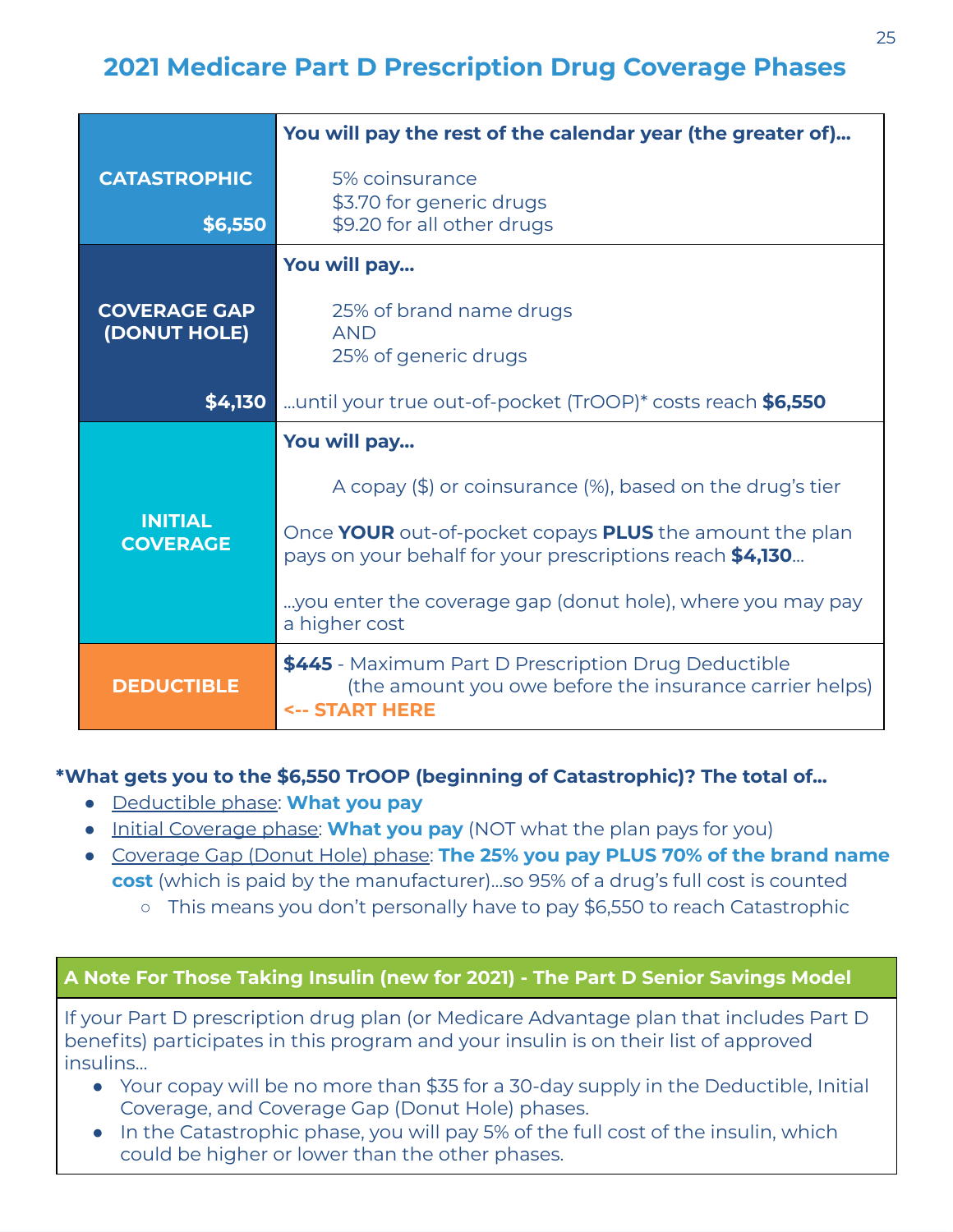## <span id="page-25-0"></span>**SECTION 4: ORIGINAL MEDICARE VS MEDICARE ADVANTAGE (PART C) Medicare Advantage (Part C)**

#### **Medicare Advantage (Part C)**

With Medicare Advantage, you receive all your Part A & Part B benefits through the Medicare Advantage plan...rather than through Medicare. DO NOT use your Medicare card here.

**Note:** You still need to be enrolled in Medicare Parts A & B and pay the Medicare Part B premium to the government.

Typically, Medicare beneficiaries choose a Medicare Advantage plan that also includes Part D prescription drug coverage. However, if you have creditable prescription drug coverage through another source (i.e. the VA), you don't necessarily have to get a Medicare Advantage plan that includes Part D. You can instead get a MA-only Medicare Advantage plan that covers only medical services.

| <b>Part A (hospital)</b>              | <b>Part B (medical)</b>               |
|---------------------------------------|---------------------------------------|
| Inpatient<br><b>Hospital Services</b> | Outpatient<br><b>Medical Services</b> |
| No premium for most                   | Premium based on income               |

**Do Not Use Medicare Card**

**File Claims Through Medicare Advantage Plan** \_\_\_\_\_\_\_\_\_\_\_\_\_\_ \_\_\_\_\_\_\_\_\_\_\_\_\_\_\_\_\_\_\_\_\_\_\_\_\_\_\_\_\_\_\_\_\_\_\_\_\_\_\_\_\_\_\_\_\_\_\_\_\_\_

## **Medicare Advantage (Part C)**

Combines Part A, Part B, & Part D

Hospital, Medical, & Drug Coverage

Like a PPO or HMO

#### **Must Be Enrolled in Part A & Part B To Buy A Medicare Advantage Plan**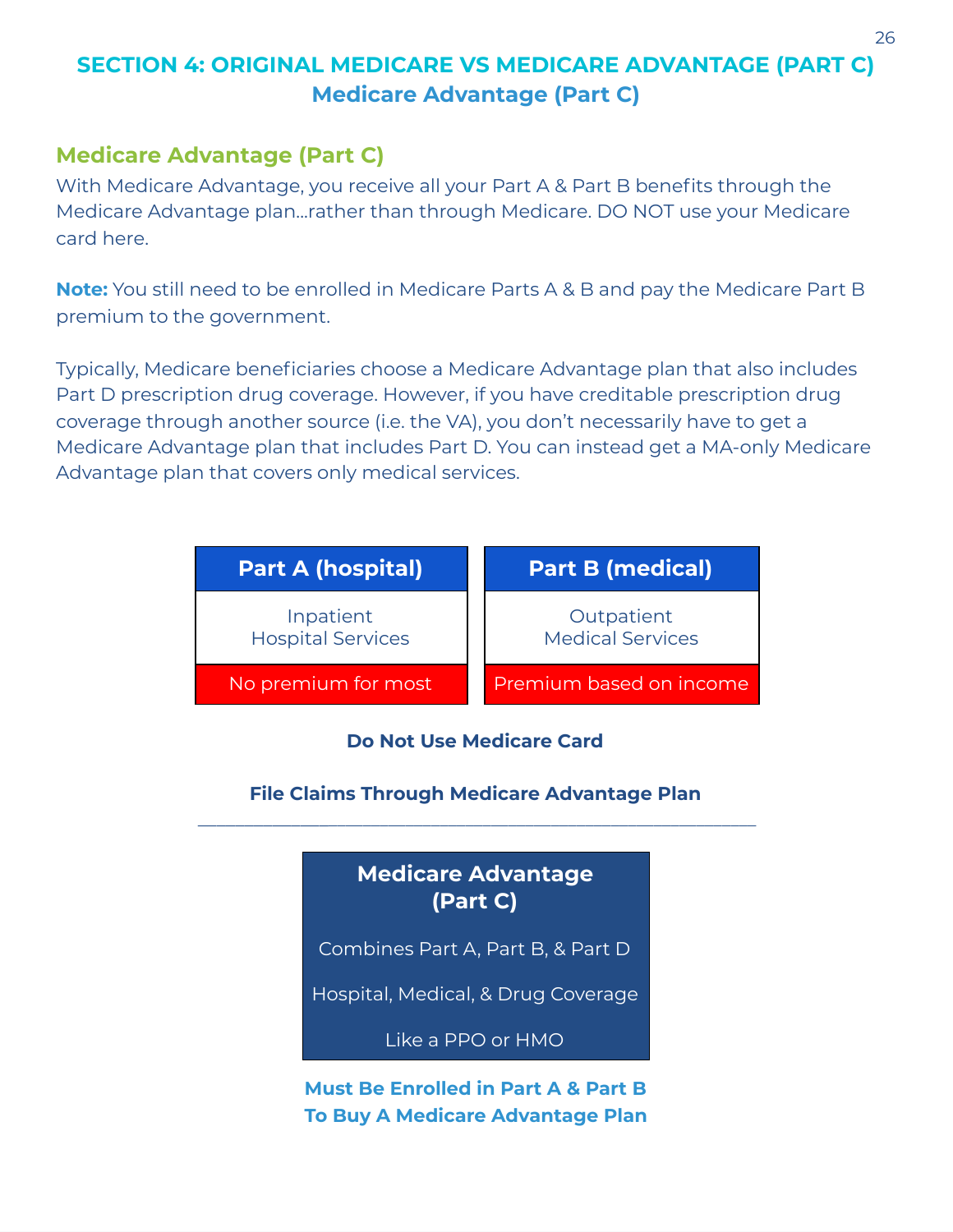## **SECTION 4: ORIGINAL MEDICARE VS MEDICARE ADVANTAGE (PART C) Medicare Advantage (Part C)**

#### **Monthly Premiums for Medicare Advantage Plans**

It's important to note that you must continue to pay your Medicare Part B premium to the government, even if you choose a Medicare Advantage plan.

But a Medicare Advantage plan may or may not have a plan premium. Yes, some Medicare Advantage plans have a \$0/mo premium. This is possible, because behind the scenes Medicare is sending a great deal of money to the insurance plan to fund it. In some cases, the insurance carrier can support the expected plan costs without charging an additional premium. But some plans do have a monthly premium.

However, the plan premium is not based on age or gender. Everyone enrolled in the same plan has the same premium.

#### **Medical Provider Access**

In general, you'll see two types of Medicare Advantage plans...PPOs and HMOs.

- **PPO (Preferred Provider Organization)** This gives you access to both in-network providers AND out-of-network providers. If you're in-network, the cost for approved services are typically lower than if you're out-of-network.
- **HMO (Health Maintenance Organization)** This gives you access ONLY to in-network providers...meaning out-of-network services are NOT covered at all, unless it's an emergency.

Each network might be unique and have different features that are appealing. For example, some plans have a nationwide PPO network to access. Others might be more of a local network in your state or in a region. It's important to review the plan's summary of benefits and also confirm whether your medical providers are in-network with the plan.

#### **Pre-Existing Conditions**

There are never any health history questions to determine whether you can have a Medicare Advantage plan.

You can obtain a Medicare Advantage plan when first eligible, or when you start your Part B later (SEP scenario). And then you can switch your Medicare Advantage plan during the Annual Election Period (AEP) "Open Enrollment"...or...Medicare Advantage Open Enrollment Period (MA-OEP). Either way, there will not be any health history questions about pre-existing conditions.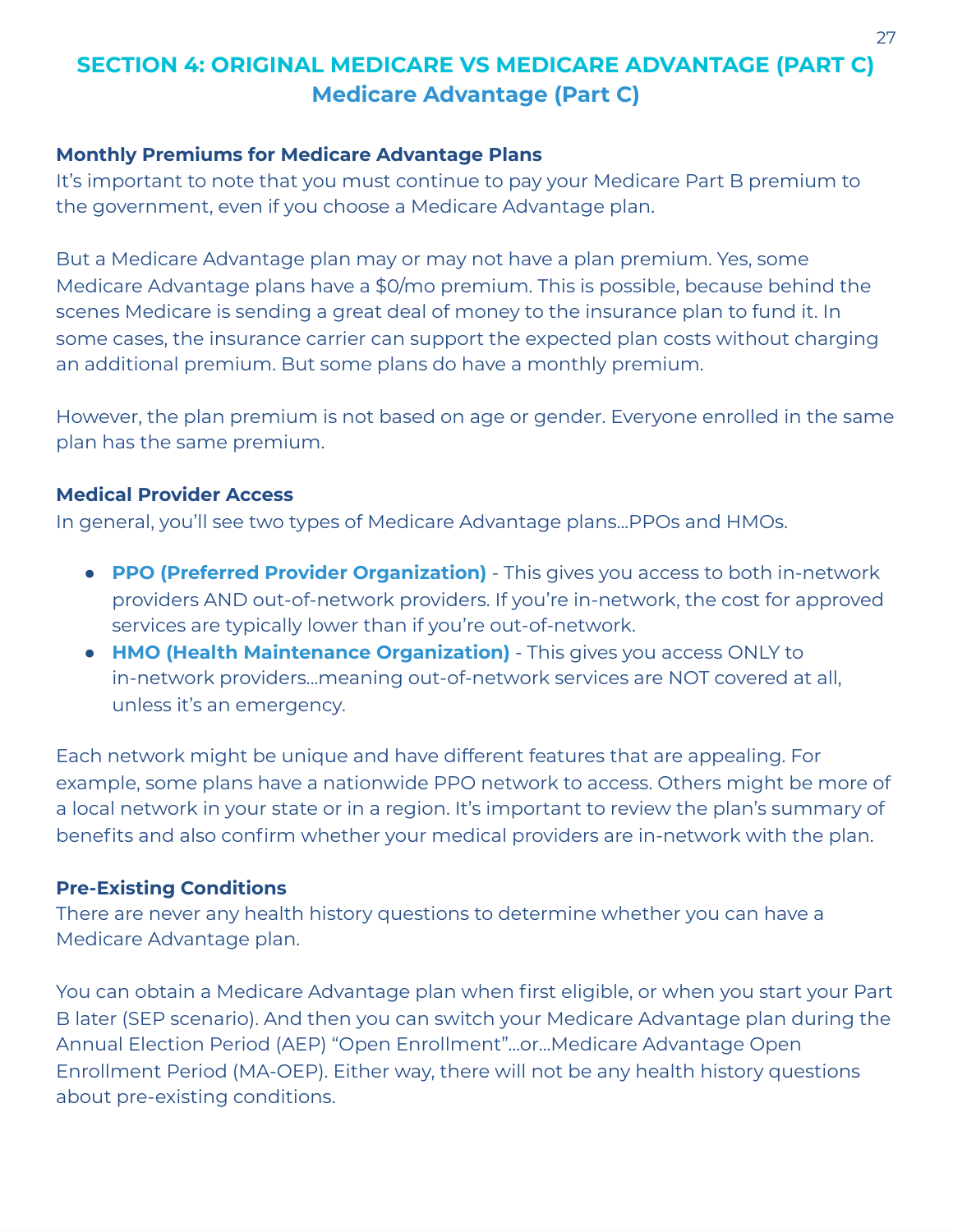## **SECTION 4: ORIGINAL MEDICARE VS MEDICARE ADVANTAGE (PART C) Medicare Advantage (Part C)**

#### **Out-of-Pocket Costs**

#### **Medical:**

- **Deductible** It's up to the plan what the medical deductible will be. In many cases, you'll see a \$0 medical deductible, as long as you're receiving the service in-network. Out-of-network services may incorporate a deductible.
- **Medical Expenses** All Medicare Advantage plans are required to include a maximum out-of-pocket (MOOP) limit on the medical side. This limits what you owe in a calendar year for approved medical services...protecting you from catastrophic medical expenses. You simply pay a copay or coinsurance % for each approved service you receive...but all together you pay no more than the plan's calendar year MOOP.

#### **Prescription Drug:**

- **Deductible** The maximum drug deductible in 2021 is \$445. But it's up to the plan whether it incorporates the full \$445 deductible on all drug tiers, or chooses a lower deductible...or no deductible.
- **Drug Expenses** Part D coverage in a Medicare Advantage plan works exactly like a Part D plan on the Original Medicare side. After the deductible is met (or if it doesn't apply), then you pay a copay or coinsurance % for each medication, as outlined in 2021 Medicare Part D [Prescription](#page-24-0) Drug Coverage [Phases.](#page-24-0) However, there is no max out-of-pocket limit with Part D. You technically always owe something for your medications throughout the calendar year. And then everything resets every January 1st.

#### **Extra Benefits**

Medicare Advantage plans are required to cover (allow) the same services as Original Medicare, but many Medicare Advantage plans go above the bar and include additional services. Some of these are built-in, and some require an extra monthly premium. Here are just a few examples of what could be included in a Medicare Advantage plan:

- Dental (preventive and comprehensive)
- Vision (eye exams, eyeglasses, contacts)
- Hearing (hearing exams, hearing aid allowances or discounts)
- Over-the Counter Benefits (allowance to pay for OTC items, like vitamins, pain relievers, toiletries, etc)
- Fitness (free gym membership at participating fitness centers)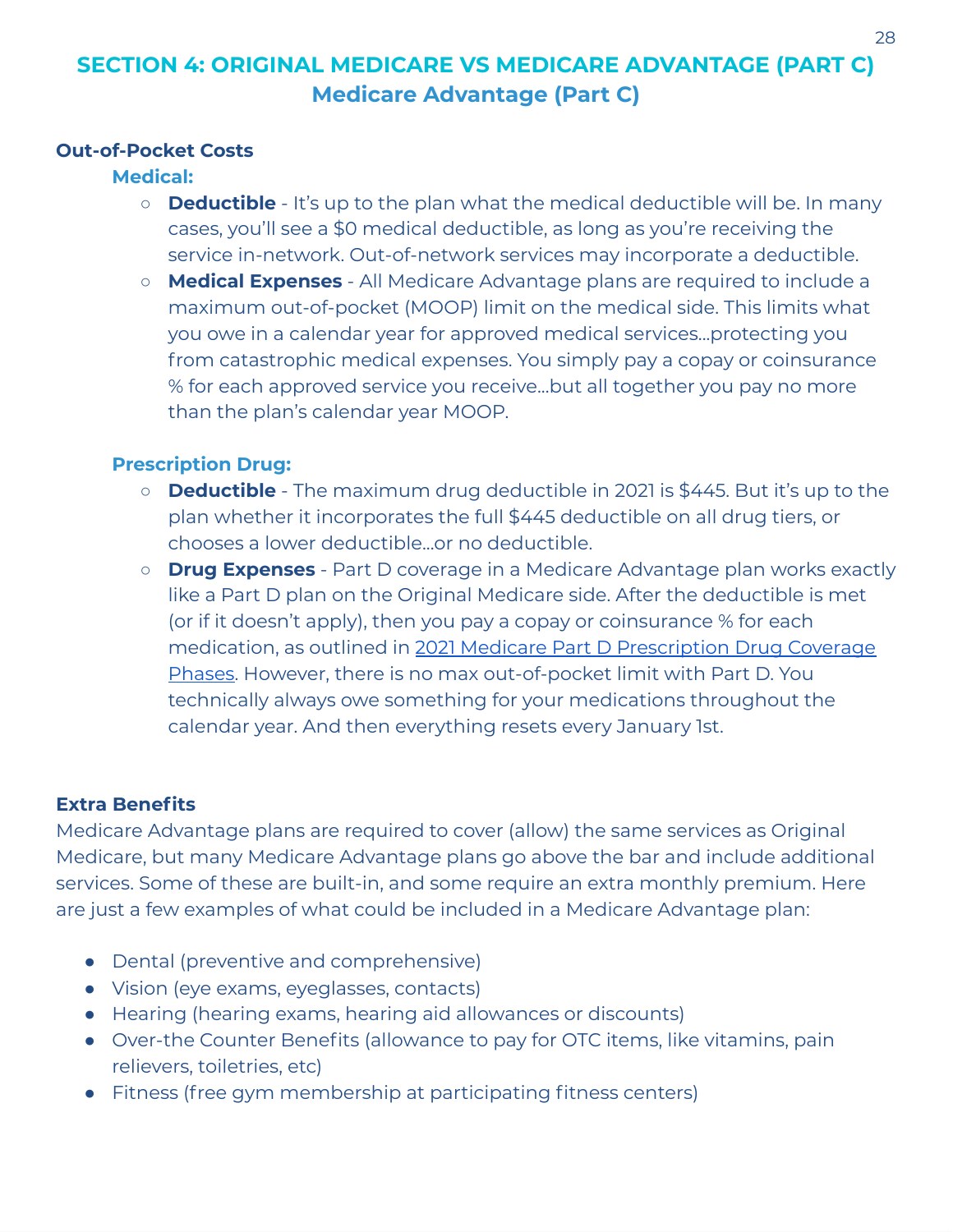## <span id="page-28-0"></span>**SECTION 4: ORIGINAL MEDICARE VS MEDICARE ADVANTAGE (PART C) Similarities & Differences**

In order to decide which route you want to choose, you need to understand what is similar and different about Original Medicare & Medicare Advantage.

#### **VIDEO: Original Medicare vs. Medicare [Advantage](https://youtu.be/8gV5uNsyO2I)**

## **Similarities**

| <b>Premiums Paid to Medicare</b>                                   | The premiums you pay to Medicare for Part B (as well<br>as high income premiums for B & D) are the same in<br>either case. You need to pay the premium to<br>Medicare.                                                                                                                                                                                                             |
|--------------------------------------------------------------------|------------------------------------------------------------------------------------------------------------------------------------------------------------------------------------------------------------------------------------------------------------------------------------------------------------------------------------------------------------------------------------|
| <b>Covered Medical Services</b>                                    | Medicare has a list of covered/allowed Part A (hospital)<br>and Part B (medical) services. Medicare Advantage<br>plans are required to cover/allow those same services.<br><b>Note:</b> Medicare Advantage plans can require prior<br>authorization on certain services, so the approval<br>process may be different.                                                              |
| <b>Part D Drug Costs Are</b><br><b>Separate From Medical Costs</b> | Whether you have a Part D drug plan or Medicare<br>Advantage plan with Part D included, your<br>prescription costs are separate from your medical<br>costs. They are calculated separately and do not<br>combine in any way.<br>This means you might reach your medical max<br>out-of-pocket limit, but you still need to pay for your<br>prescriptions the remainder of the year. |
| <b>Part D Coverage Phases Are</b><br><b>The Same</b>               | Whether you have a Part D drug plan or Medicare<br>Advantage plan with Part D included, the Part D rules<br>still work the same way. All the phases of Part D are<br>identical, as outlined earlier in Section 4.<br>Each plan may have a different premium, deductible,<br>and formulary list of covered drugsbut the structure<br>of Part D is the same in both scenarios.       |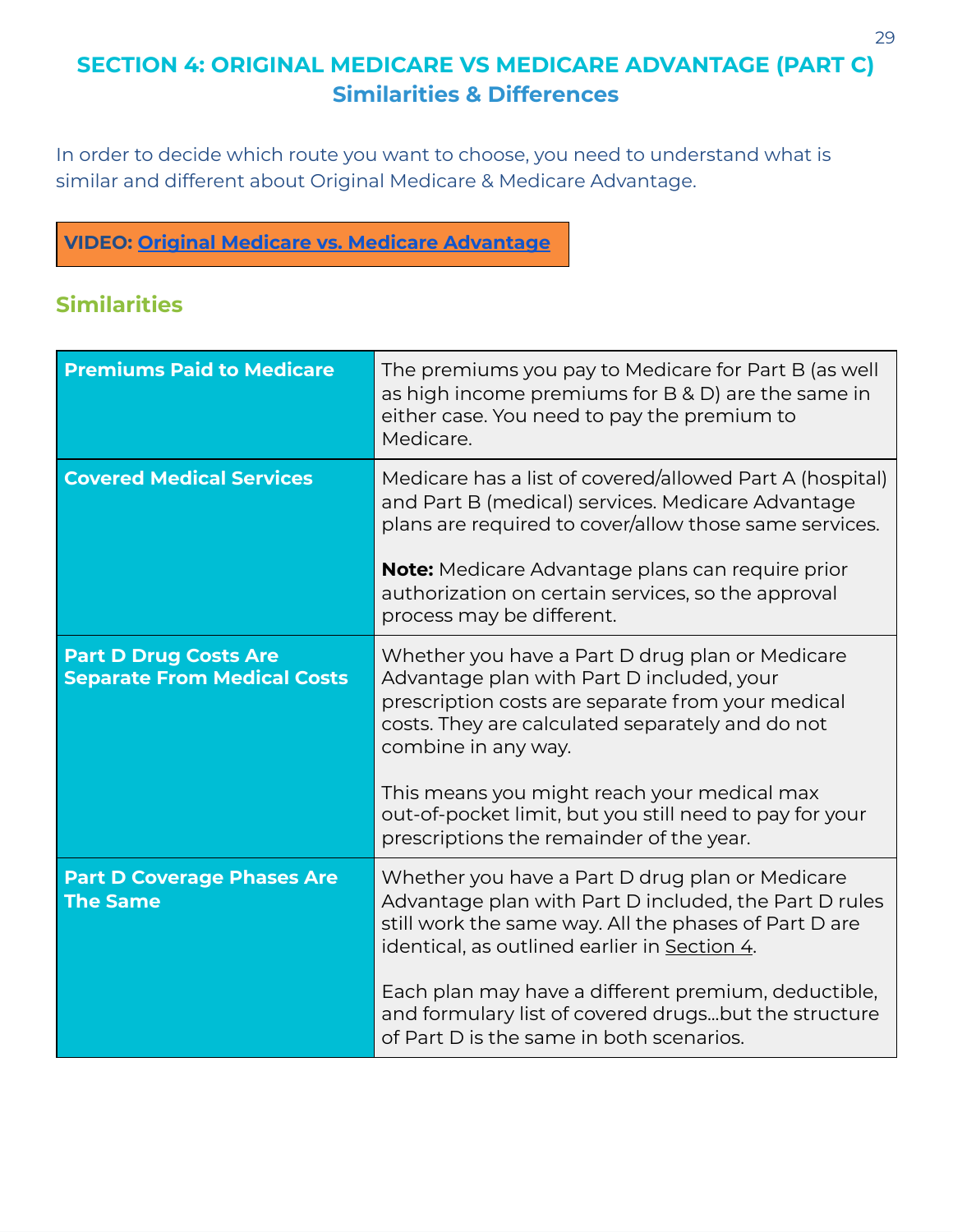## **Differences**

|                                                             | <b>Original Medicare</b>                                                                                                                                                                                                                      | <b>Medicare Advantage</b>                                                                                                                                                                                                                                                              |
|-------------------------------------------------------------|-----------------------------------------------------------------------------------------------------------------------------------------------------------------------------------------------------------------------------------------------|----------------------------------------------------------------------------------------------------------------------------------------------------------------------------------------------------------------------------------------------------------------------------------------|
| <b>Access to</b><br><b>Medical</b><br><b>Providers</b>      | You have access to any medical provider<br>in the U.S. who accepts your red, white,<br>and blue Medicare card. If the provider<br>accepts Medicare, they must accept<br>your Medigap plan. Look up providers at<br>medicare.gov.              | You have access to a list of providers in<br>the Medicare Advantage plan's network.<br>PPO plans provide coverage in and<br>out-of-network.<br>HMO plans provide coverage only<br>in-network, except for emergencies.                                                                  |
| <b>Filing Medical</b><br>& Drug Claims                      | <b>Medical:</b> Use your red, white, and blue<br>Medicare card for all Part A & B services,<br>plus your Medigap plan ID card as your<br>supplemental medical coverage.<br><b>Drug:</b> Use your Pard ID card for<br>prescription drug claims | Medical & Drug: Use your Medicare<br>Advantage plan ID card for all Part A & B<br>claims, plus Part D drug claims.<br>DO NOT use your red, white, and blue<br>Medicare card.                                                                                                           |
| <b>Total Monthly</b><br><b>Insurance</b><br><b>Premiums</b> | The combined Part B premium,<br>Medigap plan premium, and Part D<br>drug plan premium usually amount to<br>more than the Medicare Advantage<br>route.                                                                                         | The combined Part B premium and<br>Medicare Advantage plan premium<br>usually amount to less than the Original<br>Medicare route.                                                                                                                                                      |
| <b>Out-of-Pocket</b><br><b>Medical Costs</b>                | Medical cost exposure is dependent on<br>which Medigap plan you choose.<br>Typically, your medical costs will be<br>minimal and very defined when<br>combined with Original Medicareand<br>less than the Medicare Advantage route.            | Medical cost exposure is more<br>dependent on your medical utilization.<br>A Medicare Advantage plan incorporates<br>a max out-of-pocket limit (MOOP) to<br>protect you from catastrophic expenses.<br>This MOOP is usually higher than the<br>Original Medicare route with a Medigap. |
| <b>Switching</b><br><b>Plans</b>                            | <b>Medigap:</b> Plan changes typically require<br>medical history questions for approval.<br>Part D: You can easily change plans<br>once each year from 10/15 - 12/7.<br>You can also switch to Medicare<br>Advantage from 10/15 - 12/7.      | You can easily switch to another<br>Medicare Advantage plan from<br>$10/15 - 12/7.$<br>You can switch back to Original Medicare,<br>however a Medigap plan requires<br>medical history questions for approval.                                                                         |
| <b>Dental</b>                                               | Medicare does <b>NOT</b> cover most dental<br>services. Emergency dental services<br>may be covered, if admitted as an<br>inpatient at a hospital.                                                                                            | Some Medicare Advantage plans include<br>built-in preventive and comprehensive<br>dental services. Additional dental services<br>might be available as an optional<br>supplemental benefit with an extra cost.                                                                         |
| <b>Vision</b>                                               | Medical issues, like cataracts and<br>glaucoma are covered.<br>Routine exams and eyeglasses are NOT<br>covered.                                                                                                                               | Medical issues, like cataracts and<br>glaucoma are covered.<br>Some Medicare Advantage plans include<br>routine exams and eyeglasses.                                                                                                                                                  |
| <b>Hearing</b>                                              | Routine hearing services and hearing<br>aids are <b>NOT</b> covered.                                                                                                                                                                          | Some Medicare Advantage plans<br>included hearing services and hearing<br>aid allowances or discounts.                                                                                                                                                                                 |
| <b>Extra</b><br><b>Benefits</b>                             | Original Medicare has a specific list of<br>approved/allowed services.                                                                                                                                                                        | Some Medicare Advantage plans include<br>even more benefits, like over-the-counter<br>allowances, fitness program<br>memberships, and more.                                                                                                                                            |